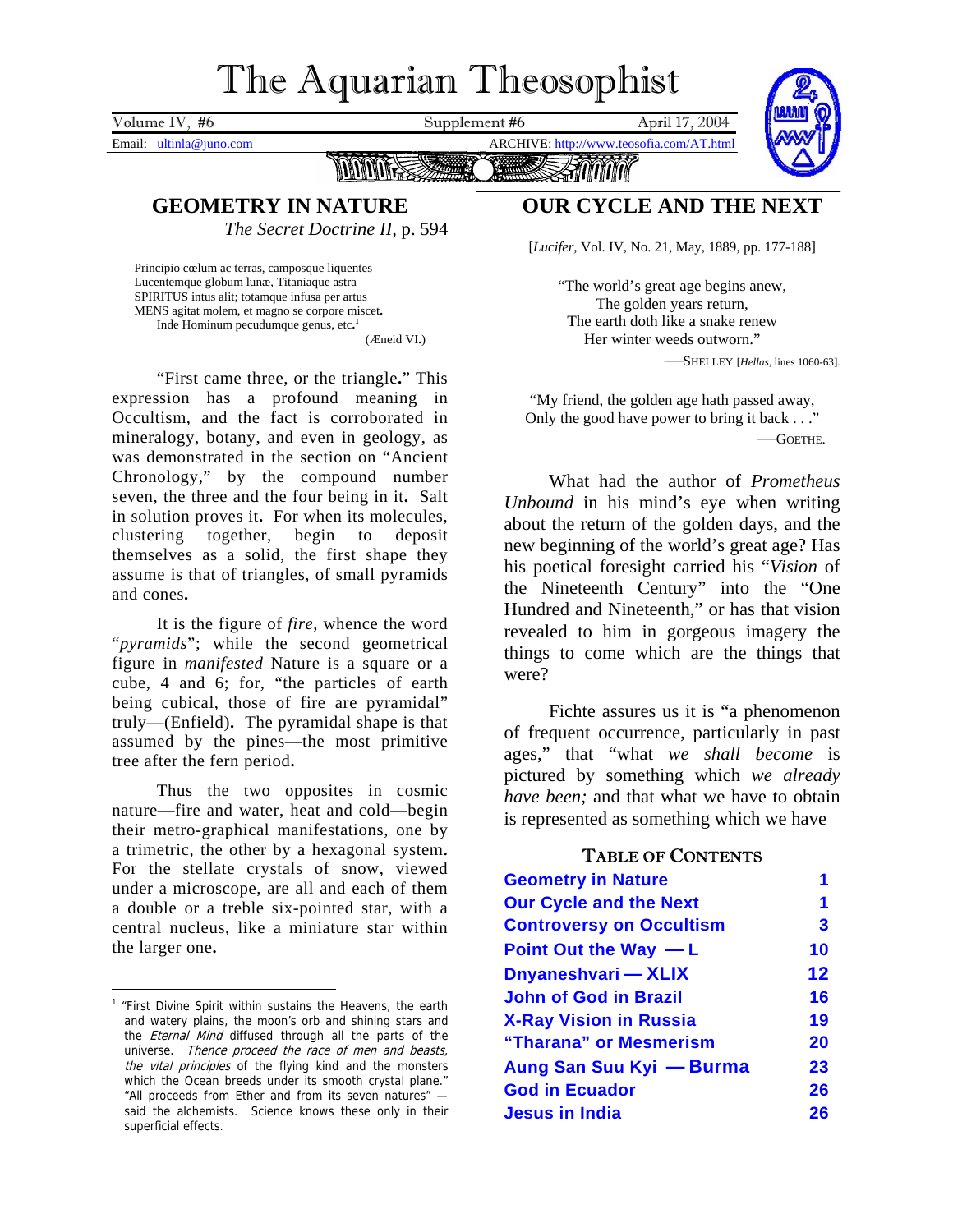formerly lost." And he adds, "what Rousseau, under the name of the state of Nature, and the old poets by the title of the Golden Age, place *behind* us*,* lies actually *before* us*.*"

Such is also Tennyson's idea, when he says:

"Old writers push'd the happy season back,— The more fools they,—we forward: dreamers both . . ."

Happy the optimist in whose heart the nightingale of hope can still sing, with all the iniquity and cold selfishness of the present age before his eyes! Our century is a boastful age, as proud as it is hypocritical; as cruel as it is dissembling.

Oh ye, gods, how dissembling and truly sacrilegious in the face of every truth, is this, our century, with all its boastful sanctimoniousness and cant! Verily, "Pecksniffian" ought to be thy name, oh, *nineteenth* of thy Christian series. For thou hast generated more hypocrites in a square yard of thy civilized soil than antiquity has bred of them on all its idolatrous lands during long ages. And thy modern Pecksniff, of both sexes, is "so thoroughly impregnated with the spirit of falsehood that he is *moral* even in drunkenness and canting even in shame and discovery," in the words of the author of *Martin Chuzzlewit.* 

*If true,* how dreadful Fichte's statement! It is terrible beyond words. Shall we then expect at some future recurring cycle to *re-become* that which "we already have been," or *that which we are now*? To obtain a glance into the future cycle we have thus but to examine the situation around us in the present day. What do we find?

Instead of truth and sincerity, we have propriety and cold, cultured politeness; in one plain word, *dissembling.* Falsification on every plane; falsification of moral food and the same falsification of eatable food. *Margarine* butter for the soul, and margarine butter for the stomach; beauty and fresh

colours without, and rottenness and corruption within. Life—a long race-course, a feverish chase, whose goal is a tower of selfish ambition, of pride, and vanity, of greed for money or honours, and in which human passions are the horsemen, and our weaker brethren the steeds. At this terrible steeplechase the prize-cup is purchased with the hearts' blood and sufferings of countless fellow-creatures, and won at the cost of spiritual self-degradation. ….

In the law of Karma as in the truths we find in the gospels, he who is the first will be the last—hereafter. There are those writers whose thoughts, however distasteful to the bigoted majority, will survive many generations; others which, however brilliant and original, will be rejected in the future cycles. Moreover, as the cowl does not make the monk, so the external excellence of a thing does not guarantee the moral beauty of its workman, whether in art or literature. Some of the most eminent poets, philosophers and authors were historically immoral. Rousseau's ethics did not prevent his nature being far from perfect. Edgar Poe is said to have written his best poems in a state verging on *delirium tremens.* George Sand, her magnificent psychological insight, the high moral character of her heroines, and her elevated ideas notwithstanding, could have never claimed the *Monthyon* prize for virtue. Talent, moreover, and especially genius, are no development of any one's present life, of which one ought to feel personally proud, but the fruition of a previous existence, and its illusions are dangerous. ….

These two — [Scientific Materialists and Salvation religionists] — are the representatives of the goats and the sheep on the Day of Judgment, the Alpha and the Omega of orthodox and correct society in our century. The unfortunates squeezed on the neutral line between these two are steadily kicked and butted by both. *Emotionalism and conceit—*one, a nervous disease, the other that feeling which prompts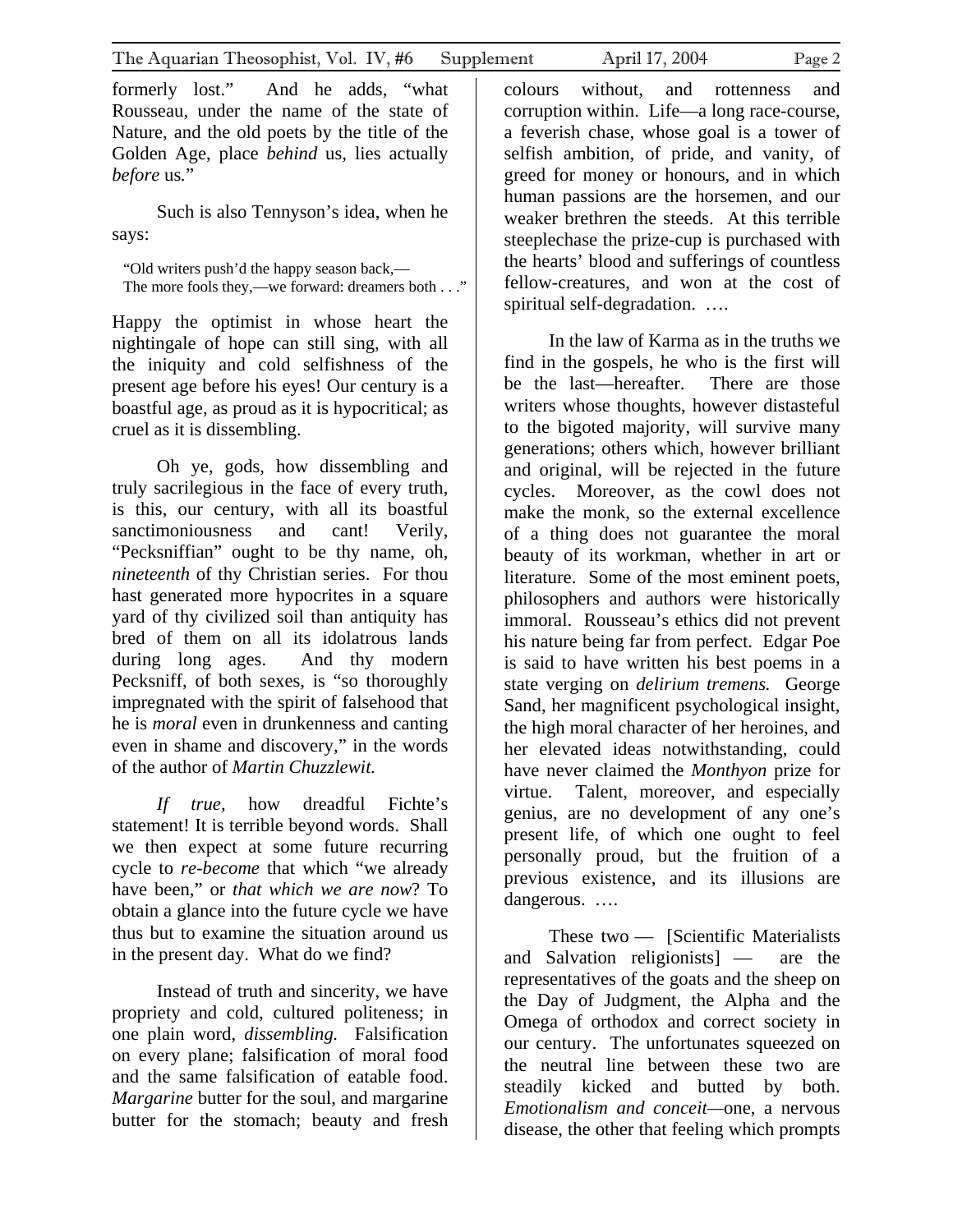<span id="page-2-0"></span>us to swim with the current if we would not pass for retrograde fogeys or infidels—are the powerful weapons in the hands of our pious modern "sheep" and our learned "goats." How many swell the respective ranks merely owing to one or the other of these feelings, is known to their *Karma* alone . . .

Those who are not to be moved by either hysterical emotion or a holy fear of the multitudes and propriety; those, whom the voice of their conscience—"that still small voice" which, when heard, deafens the mighty roar of Niagara Falls itself and will not permit them to lie to their own souls remain outside. For these there is no hope in this departing age, and they may as well give up all expectation. *They are born out of due time.* Such is the terrible picture presented by our present cycle, now nearing its close, to those from whose eyes the scales of prejudice, preconception and partiality have fallen, and who see the truth that lies behind the deceptive appearances of our Western "civilization." But what has the new cycle in store for humanity? Will it be merely a continuation of the present, only in darker and more terrible colours? Or shall a new day dawn for mankind, a day of pure sunlight, of truth, of charity, of true happiness for all? The answer depends mainly on the few Theosophists who, true to their colours through good repute and ill, still fight the battle of Truth against the powers of Darkness. ….

If Theosophy prevailing in the struggle, its all-embracing philosophy strikes deep root into the minds and hearts of men, if its doctrines of Reincarnation and Karma, in other words, of Hope and Responsibility, find a home in the lives of the new generations, then, indeed, will dawn the day of joy and gladness for all who now suffer and are outcast. For real Theosophy IS ALTRUISM, and we cannot repeat it too often. It is brotherly love, mutual help, unswerving devotion to Truth. If once men do but realize that in these alone can true

But if not, then the storm will burst, and our boasted western civilization and enlightenment will sink in such a sea of horror that its parallel History has never yet recorded.

**EXPLANATIONS RELATIVE TO THE CONTROVERSY ON OCCULTISM**

[*Bulletin Mensuel de la Société Scientifique d*'*Études Psychologiques*, Paris, June 15, 1883, pp. 116 et seq.]

[*Translation of the foregoing original French text*.] **EXCERPTS FROM A LETTER OF** 

## **MADAME BLAVATSKY.**

Madras, May 17, 1883.

*To Mr*. *Fauvety*, *President of the Scientific Society for Psychological Studies*.

Mr. President,

The monthly *Bulletin* of the Society of which you are the President, issue of April, 1883, has been read and translated to our members of the Occult Branch of The Theosophical Society, and it is in the name of that Branch, and of the entire Society which seems to have been confused with that Branch by the Spiritists, in a very unexpected manner, that I appeal to you for justice. This letter will be followed by a formal reply, which, we earnestly hope, you will have the kindness to publish in your *Bulletin*. . . .

It is impossible for me, in the limited space of an official letter, to enumerate all the *errors* and misinterpretations which abound in the addresses delivered at the meetings of the 6th and 21st of March. It should suffice if I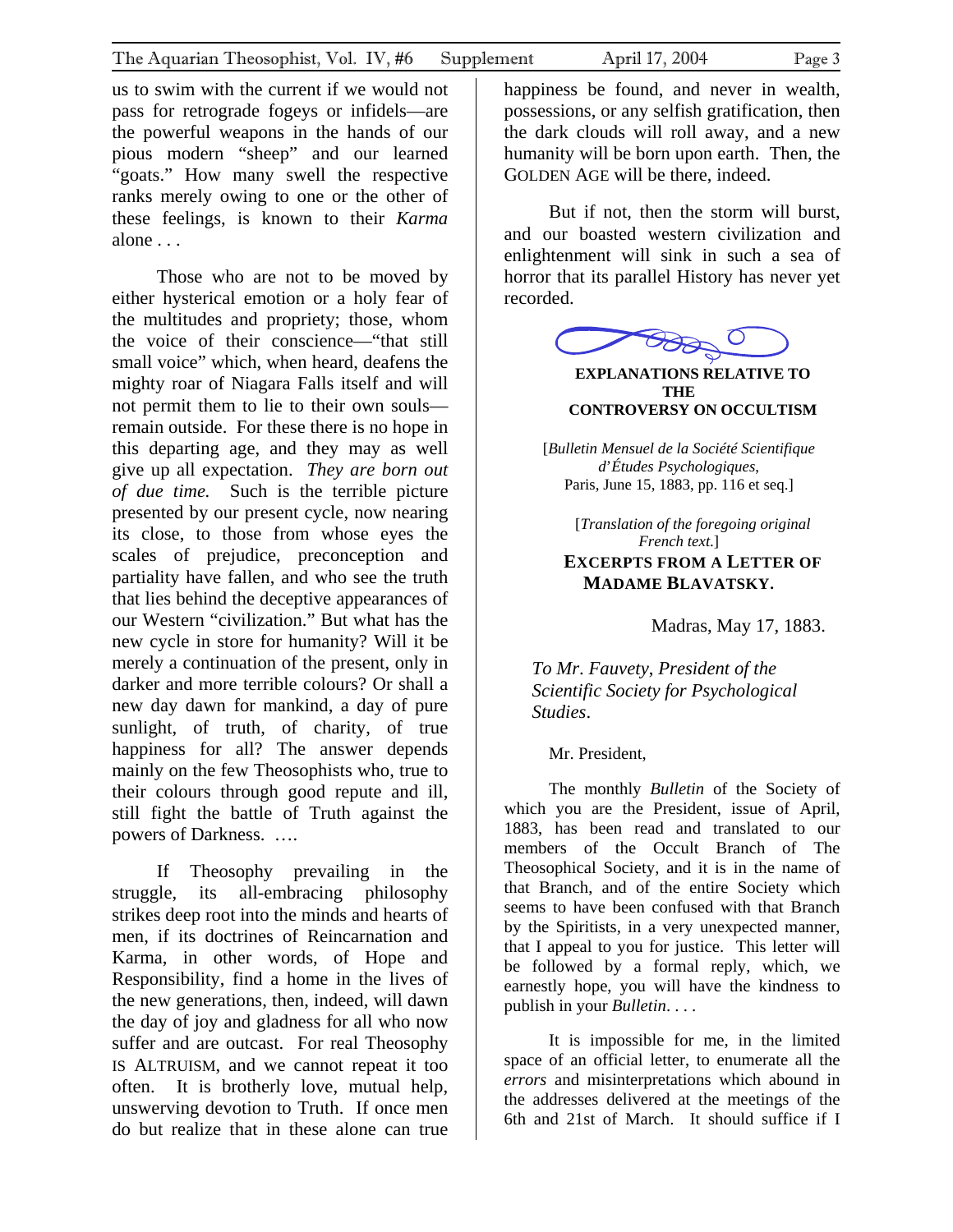assure you that those persons who have accused us of such absurdities as I have found in "the refutations" have never read *The Theosophist*. . . .

While waiting for our *Refutation* of the "Refutations of the Spiritists" to reach you by the next mail, I have the honor to beg you on our behalf to make the following declaration to your esteemed Society**:**

- 1. It is not true that the Theosophical Occultists of the Orient have ever preached or preach ANNIHILATION.
- 2. It is entirely false to say or to suggest, as Mr. T. has done, that we, the Founders of the Society, or any of the members of the Occult Branch, have ever declared that the basis on which you (Spiritists) rest your ethics—"that of the immortality of the conscious (Spiritual) Ego—is fundamentally false." . . . I can indicate … places in *The Theosophist*, as well as in writings signed by Occultists, where it is affirmed in the clearest manner that the 7th and 6th principles, the Divine Monad and its vehicle, the *spiritual soul* (which make a unity), are immortal, indestructible and *infinite*. Believing in the innumerable reincarnations of the "spiritual Ego," the only "*conscious* Ego" in Eternity, not one of us, Occultists, could ever say that the individual consciousness was annihilated or that the "spiritual Ego" could fall back into the world of cosmic, primal matter. . . .

Finally, let it be understood**:** The Society preaches universal brotherhood based on equality, charity, tolerance and mutual love. It accepts all beliefs because it admits no infallibility (its own any more than that of others), and, in not admitting it, it observes, studies, compares and takes note of all without declaring anything as final. As to its Branches, so long as they practice brotherhood, each Branch can believe whatever it likes, because in matters of

religion and belief, a Hottentot knows as much as a Fénelon. The fine speeches and assertions of a Tyndall are as worth while as those of his housemaid, and the Society accepts nothing but FACTS. Now, facts cannot be accepted as such on the evidence of one or a hundred thousand persons, but only on personal evidence appropriate to each individual. It goes without saying that I am speaking now of psychological and purely subjective facts, and not of physical facts. Hence the universal tolerance among Theosophists, one of the rules most positively enjoined. . . .

I offer you my apologies, Mr. President, for being unable to express my ideas more clearly. It is ten or eleven years since I have had occasion to speak or write in French, and I am therefore beginning to forget it. But I have confidence in your intuition and above all in your deep sense of justice. As I have already had the honor of telling you, we never attack anyone, but it is surely permissible for us to defend ourselves when we are attacked, and so unjustly at that. Mr. T. has been pleased . . . to represent us as charlatans preaching a false science, and it has pleased you to publish that accusation. You will allow us then to answer these accusations, proof in hand, etc. ... Meanwhile, please accept, etc....

#### (Signed) H. P. BLAVATSKY,

Corresponding Secretary of The Theosophical Society, *Adyar*, Madras.

**BAB**O

Following are the errors to be found in the conclusions of our brother "D. A. C." the translator**:**

#### (Page 68, April *Bulletin*)

1. "*The very good ones:* these are prepared to pass with their four constituent elements to a reincarnation on a planet in a superior world."—Here are two capital errors in four lines; four principles or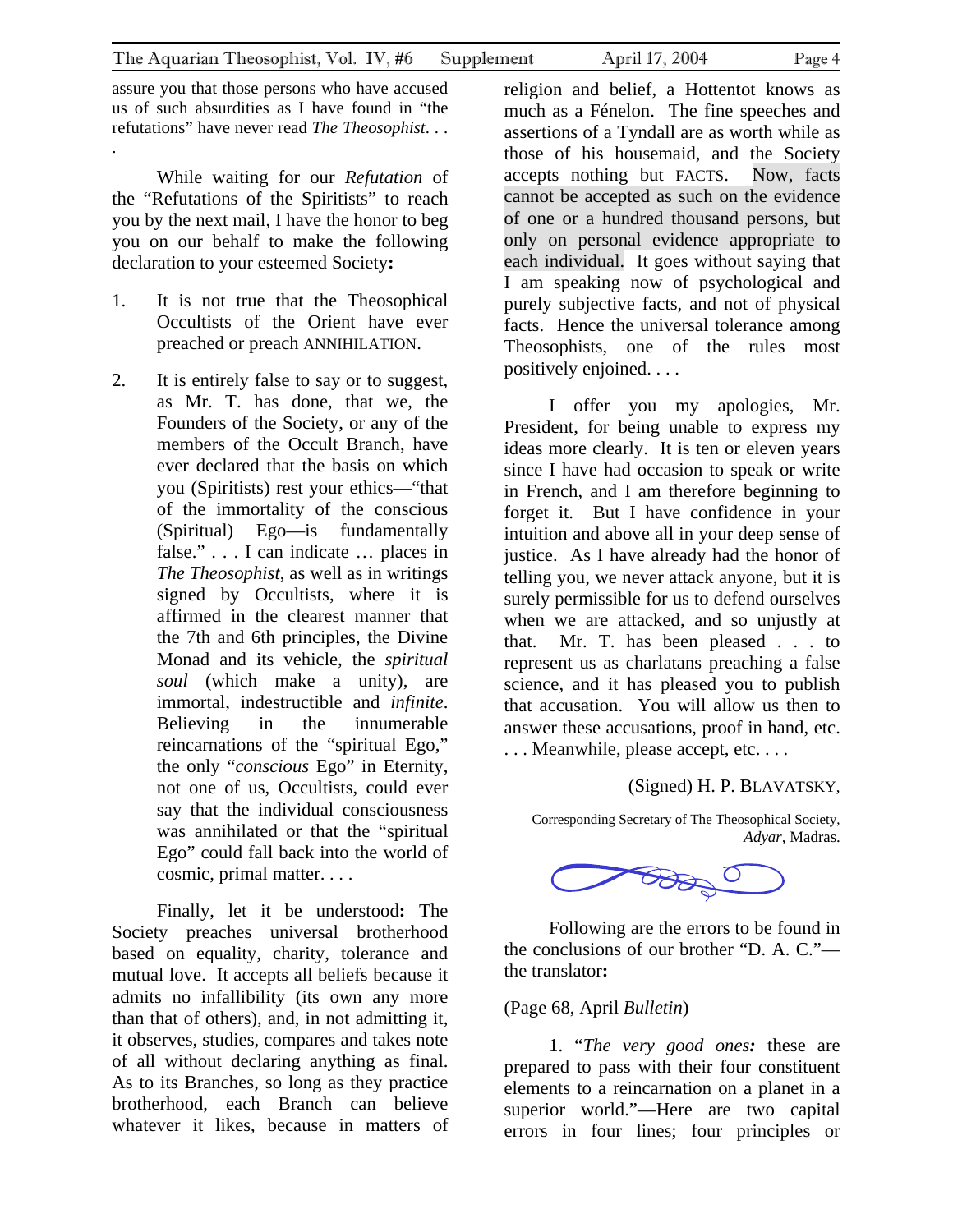constituent elements can never be found together *in the gestation state* which precedes the *Devachan* (the paradise of the Buddhist Occultists). They are separated at the entrance into *gestation*. The seventh and the sixth, that is to say the immortal *spirit*  and its vehicle, the immortal or spiritual soul, enter therein *alone* (an exceptional case) or, which nearly always takes place, the soul carries in the case of very good people (and even the indifferent and sometimes the very wicked), the essence, so to speak, of the fifth principle which has been withdrawn from the *personal* EGO (the material soul). It is the latter *only*, in the case of the *irredeemably wicked* and when the spiritual and impersonal soul has nothing to withdraw from its individuality (terrestrial personality). because the latter had nothing to offer but the purely material and sensual—that becomes *annihilated*. Only the individuality, which possesses the most spiritual feelings, can *survive* by uniting with the immortal principle. The "Kâmarûpa," the vehicle, and the *manas*, the soul in which the personal *and animal*  intelligence inheres, after having been denuded of their essence, as described, remain alone in *Kâma-loka*, the intermediate sphere between our earth and the *Devachan*  (the Kâma-loka being the *hades* of the Greeks, the region of the shades) to be extinguished and to disappear from it after a while. This unfortunate duad forms the castoff "tatters" of the "spiritual ego" and of the personal EGO, superior principles which, purified of all terrestrial uncleanliness, united henceforth with the divine monad in eternity, pass into regions where the mire of the purely terrestrial *ego* cannot follow, to glean therein their reward—the effects of the causes generated—and from which they do not emerge until the next incarnation. If we maintain that the *shell*, the reflexion of the person who was, survives in the land of shades for a certain time proportionate to its constitution and then disappears, we offer nothing but the logical and philosophical. Is that annihilation? Are we *annihilationists* 

without knowing it because we keep insisting that the human shadow disappears from the wall when the person to whom it belongs leaves the room? And even in the case of the most depraved, when dissociated from its divine and immortal double principle, and unable to give anything to the *spiritual* EGO, the material soul is annihilated without leaving anything behind of its personal individuality, is that annihilation for the *spiritual* EGO? Is it the reincarnationist-Spiritists who protest? Is it these *believers* who teach that Mr. X becomes after his death Mr. T. . ., and Mrs. A— Mrs. B, etc., who refuse to believe in the losing of all recollection by the spiritual soul of *one* of its thousands of personalities, annihilated because there was nothing in it spiritual enough to survive? Let us clearly understand each other once and for all. It is not the divine soul, the immortal individuality, that perishes, but only the animal *soul* with its consciousness of a personality too gross, too terrestrial, for the former to assimilate. Millions of people who have never heard of reincarnation and even those who believe in it, live and die in absolute ignorance of who they were in their former incarnations—and they are not a bit the worse for that. Those whose spirit is open to the great truths, those who understand *absolute* justice and reject every doctrine based on favoritism or personal grace will fully understand what we mean. For the immortal soul this is nothing but justice. That cast-off existence is for it but a page torn out of the great book of life before the pages are numbered, and the SOUL suffers no more from it than a saint in ecstasy would suffer because he had lost all recollection of one wretched day among the 20,000 days that he has passed on earth. On the contrary, had he retained that recollection, it would have been enough to prevent him from ever feeling happy. Only one drop of gall is enough to make the water bitter in the largest vessel. And after all, the doctrine teaches us that these cases of total annihilation of a personality are extremely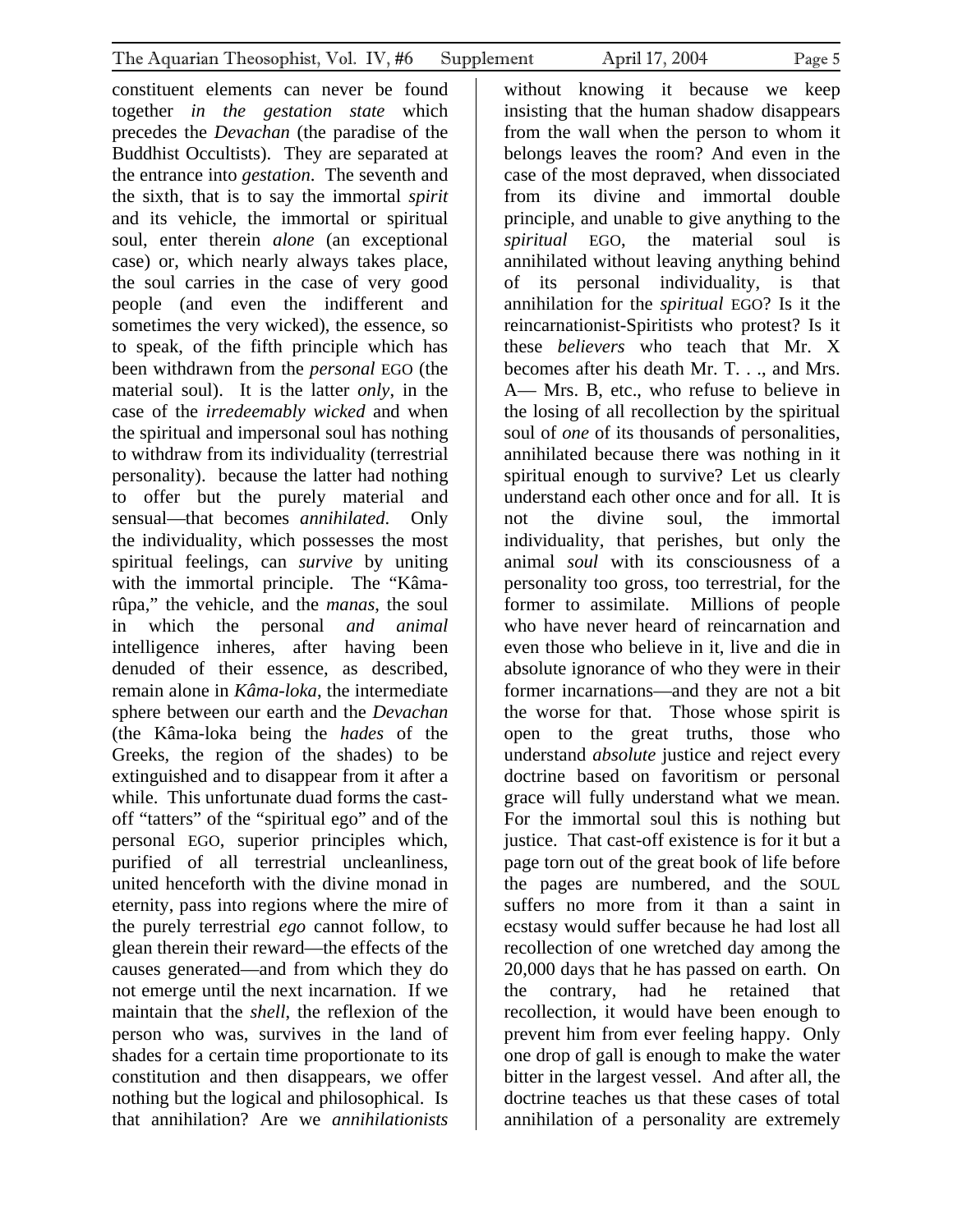rare (See *Fragment VI*, *The Theosophist*, Vol. IV, March 1883, p. 134).

2. "Reincarnation *on a planet of a superior world*."*—*That sentence contains two errors (p. 68). The Monad is going to incarnate on the planet *superior to ours*, in *our* chain of worlds, but only when its incarnations on *our* globe are completed and not "on a planet of a superior world;" and before it reaches that superior planet, E — ours being  $D$  — which it has already visited three times and which it must visit four times more before reaching the end of its great cycle each monad must incarnate in every one of the seven great human races as well as in their ramifications into collateral races. It is therefore an error to say**:**

"According to the Theosophists no one reincarnates on earth except children who die young and congenital idiots," for the sentence being incomplete, does not tell everything. The difference between the souls mentioned above and those of people in general is that the former *incarnate immediately*, because neither the infants nor the idiots, being irresponsible for their actions, are able to receive either reward or punishment. Failures of nature they begin a new life immediately; while reincarnations in general take place after rather long periods passed in the intermediate and invisible spheres. So that if a Spiritist-Theosophist tells an Occultist-Theosophist that he is a reincarnation of Louis XV, or that Mrs. X is a reincarnation of Joan of Arc, the Occultist would answer that according to his doctrine it is impossible. It is quite possible that he might be a reincarnation of Sesostris or of Semiramis, but the time period that has passed since the death of Louis XV and even of Joan of Arc is too

 $\overline{a}$ 

short according to our calculations, which are mathematically correct. Should we be thoroughly *ostracized* if we were to say that the souls of idiots and extremely young children (dying before the age of personal consciousness) are the exact parallels to those who are annihilated? Can the personalities of the infants and the idiots leave a greater trace on the monadic memory with which they have not been able to become united, than those of the souls of marked animal tendencies who have also, though not more than the former, failed to become assimilated therein? In both cases the final result is the same. The sixth element or the spiritual EGO which has not had either the time or the possibility to unite with the lower principles in the cases of the idiot and the infant, has had the time but not the possibility to accomplish that union in the case of the *totally* depraved person. Now it is not that the "spiritual EGO *is dissipated and ceases to exist*," as it seems to say, but really does not, in *Fragment No*. *1*. This was immediately elucidated in *The Theosophist*. It would be absurd to say that something which is immortal in its essence can be *dissipated* or cease to be. The spiritual EGO is *dissociated* from the lower elements and, following its divine monad—the seventh element, disappears in the case of the utterly vicious man and ceases to exist *for him*, for the personal and physical man as well as for the astral man. As for the latter, once being depraved, whether it belong to an idiot or to a Newton, if it has failed to grasp, or has lost the Ariadne's thread which must lead it through the labyrinth of matter into the regions of eternal light—*it must* disappear.

Thus this *personal* astral man (or the fourth and fifth principles) whether it disappears into an immediate reincarnation, or is *annihilated*, drops from the number of the individual existences which are to the monad equivalent to days passed by an individual—a series of recollections, some fresh and eternal in our memory, others

<span id="page-5-0"></span><sup>1</sup> According to our doctrine, the Universe is filled with septenary chains of worlds, each chain being composed of seven globes, ours being the 4th of its chain and being found exactly in the middle. It is after passing through all the races as well as all the sub-races and having reached the planetary Pralaya (dissolution) that we shall go to a planet of a superior world. There is ample time for that.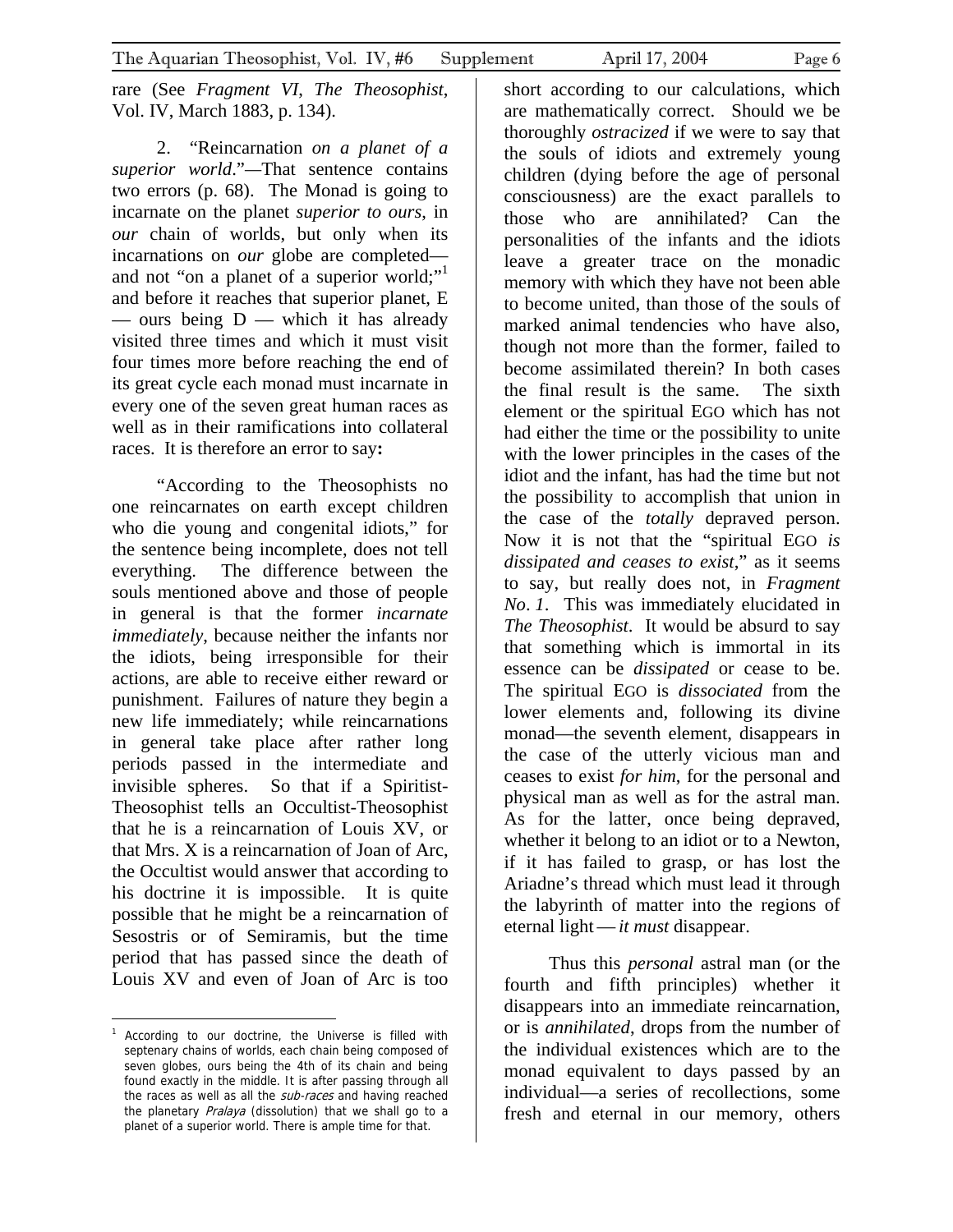forgotten and dead, never to revive. To say of the Occultists, as Mr. Rosen does, that they are selfishly occupied in their own salvation, that they condemn "the majority of mankind to destruction" like the Christians "who doom them to the flames of hell"—is unjust and untrue, since with the Occultists, forgetfulness of one's *self* is the very greatest virtue. It is rather the Spiritists who would doom the divine monad to a terrible torment, to the perpetual recollection of one or more shameful or criminal existences, filled with earthly and gross experiences, without the smallest ray of spirituality to enlighten them. Moreover would it not be a horrible punishment to bedeck it with all the personalities that it had to endure, during its long terrestrial journey, instead of merely preserving the acquisitions which enriched it during those previous existences and which have made of it a complete being, a glorious and spiritual unity!

3. "It is not logical to say that all the entities that manifest themselves are essentially bad." We have never said it. We do not say that these are *devils*, but that they are unfortunate vampires, generally unconscious — mere *shells*, according to Mr. de Waroquier's correct expression. That is why we do not consent to degrade the sublime word Spirit by applying it to the Elementaries whose *spirit* is in *Devachan*, from whence *it never descends*, although *the spirit of the medium can ascend thereto*; and while we have nothing to say against *subjective* communication with the spirits, nevertheless we would consider ourselves practising necromancy were we to encourage the *larvae* to play the part of the latter in material and physical manifestations (see the same *Fragment*, p. 133). The "nonincarnation on this earth" falsely attributed to Theosophists, being proved an error, I now pass to other objections.

We have little to say to Madame Sophie Rosen, having met her refutations when explaining the errors in the translator's

deductions — very logical and accurate deductions — but drawn from misunderstood premises. But we would ask Mr. de Waroquier where he got the strange notion that our *Fragment No*. *I* is "nothing less than an inoculation offered" to the Spiritists?

Like all the Spiritists, he too, "already endowed with a doctrine based on the affirmation and the control of facts," is doubtless right in refusing to learn the doctrine of the Occultists, as long as he holds to his own belief. But it is another error to say that this doctrine is forced on anyone. For our adversaries should learn once for all, that it is against our rules and regulations to make the Occult Sciences an object of propaganda. Furthermore, we have doctrines therein which have not yet been mentioned in the *Fragments*, and which are as diametrically opposed to the Spiritistic doctrines as they are to those of the Christians and even of the orthodox Hindûs. Although our Society, including many French and Russian Spiritists, English and American Spiritualists and Hindus from the banks of the Ganges, refuses to accept their respective beliefs, we, the Occultists of the Oriental School, are forced by our very statutes to RESPECT ALL OF THEM; never to discuss them in the presence of Fellows who may hold them; likewise never to criticize anyone's religion in our journals, even that of individuals who have nothing to do with our Society — *unless we are forced to do so by a direct attack on our beliefs*  as in the present case, or by some preposterous act of intolerance. Allowing none the right to attack us with impunity, we never attack anyone, and it would be difficult to find a word against Spiritism in our magazine, however far we may be from accepting its doctrines. As to the accusation that we wish to inoculate others with the doctrines said to be ours, just because one of our *Fragments* has been translated — is as if we were to accuse our friend Mr. Leymarie of conspiring against Occultism because one of his articles on his beliefs should be found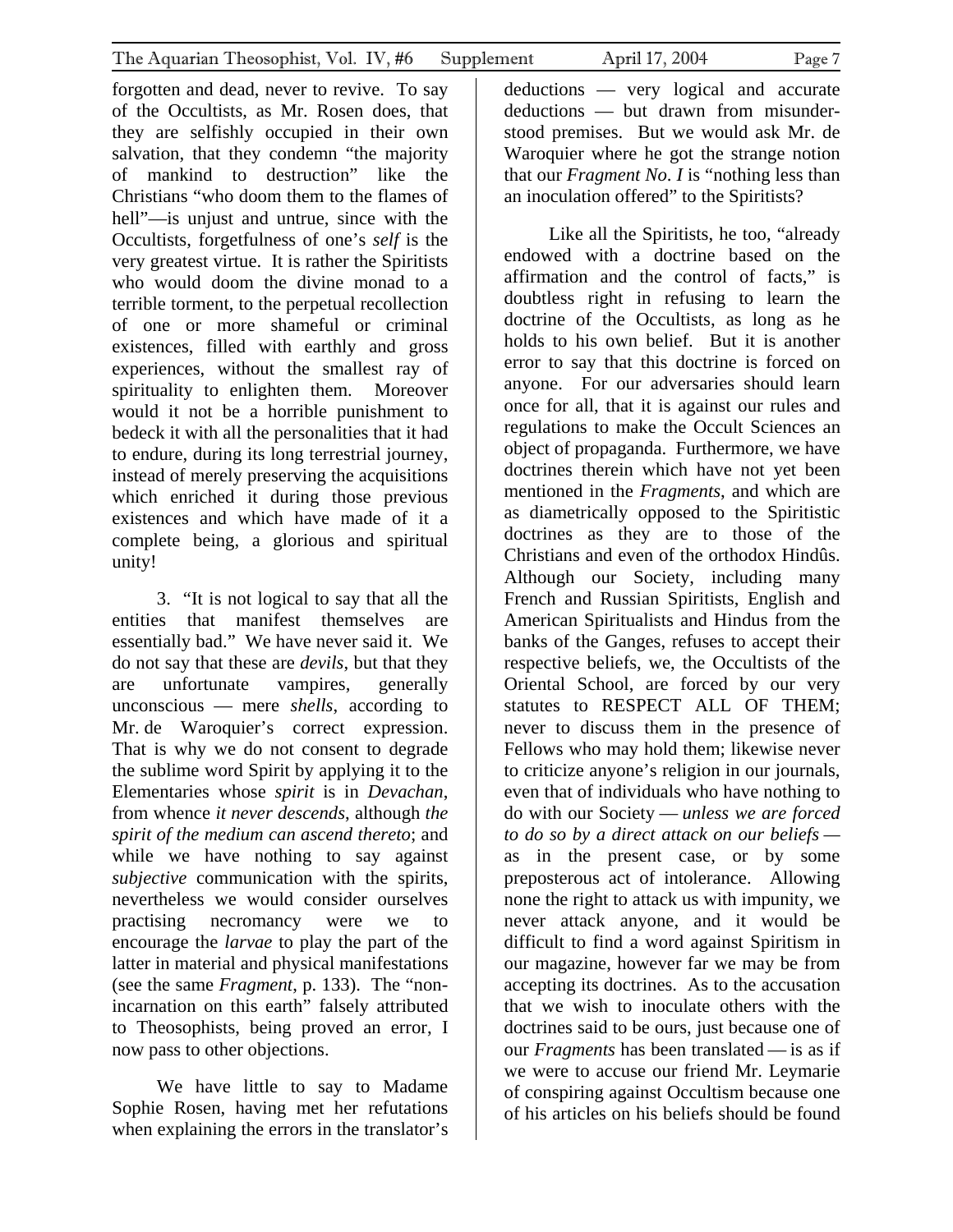translated in the *Revue Spirite* by one of our Occultists! Spiritism is as opposed to our teachings as is Occultism to those of the late Allan Kardec. That is no reason, however, for us to start lecturing against and ridiculing the latter, making fulminating speeches against the Psychological Society, the Western Spiritists and their predecessors, and extolling Oriental Theosophy and Occultism as the only beliefs fit to exist. Let those who do not accept our beliefs leave them alone and hold to their own. Since we never criticize their doctrines, and they have never been offered ours, why should they criticize them? Replying to Madame S. Rosen, we say**:** "You are deceiving yourself, dear Madame." Theosophy (Occultism would be more correct) in dividing the human being into entities called**:** *Animal intelligence*, *higher intelligence*, *Spirit*, etc., does not assert, nor even imply "the disintegration and consequently the destruction of the *conscious*, *individual Ego*." On the contrary, Occultism protects it from every kind of profanation, from the sacrilegious outrage of making it bear the heavy burden of absurdities, lies and impostures, of the goblins and larvae which have been adorned with that divine name, that does not belong to them nor does it suit them in many cases. Do the Spiritists wish us to believe that all their "Spirits" are Angels of Light, that they always show themselves true and honest, that they have never lied or deceived anyone? Really! We Occultists say that in our estimation it is a horrible blasphemy to give these impermanent beings the holy name of "Spirit," and *Soul*!Why should we not give to everything its proper name? Where is the chaos and the destruction of the "conscious *ego*" in that most necessary division? Can one doubt that the intelligence and the soul are two different things; that the first can be destroyed by just a blow on the head with a hammer without the soul feeling it at all? The aggregations which the Spiritists call memory, intelligence, etc., are only the transitory attributes of the fifth principle,

which itself is also temporary. To render the *conscious ego* eternal, in short to assure its immortality, it is absolutely necessary that it be transferred (not in its terrestrial entirety, but in the essence of its spirituality) to the 6th and 7th Principles, to the monad, in fact. We appeal to the philosophy of the whole world to inform us if we can accept, while remaining within the bounds of rigid logic, the absolute immortality of the divine soul, while firmly believing that the five principles which clothe it during its earthly existences, continue with the divine essence attached to it like barnacles to the sides of a ship! What are these principles or "Entities"?

1st Principle**:** the physical body which decomposes and disappears.

2nd Principle**:** LIFE or rather the vital ray which animates us and which is borrowed from the inexhaustible reservoir of the Universal Life.

3rd Principle**:** the astral body, the *double* or *doppelgänger*, the shadow of, or emanation from, the physical body, which disappears when the latter ceases to exist. Every living being has one, even the beasts; and it is called illusory because it has no material consistence, properly speaking, and cannot last. "Illusory!" exclaims Mr. Rosen. "Then it does not exist at all. How, in that case, can it vanish at death?" Does not a shadow exist as long as it is there — and does it not vanish with the cause that produced it?

4th Principle**:** the will which directs Principles 1 and 2.

5th Principle**:** the *human* or animal intelligence, or the instinct of the brute.

6th Principle**:** the spiritual or divine soul, and the

7th Principle**:** the SPIRIT. The last is what the Christians call *Logos*, and we our personal God. We know no other;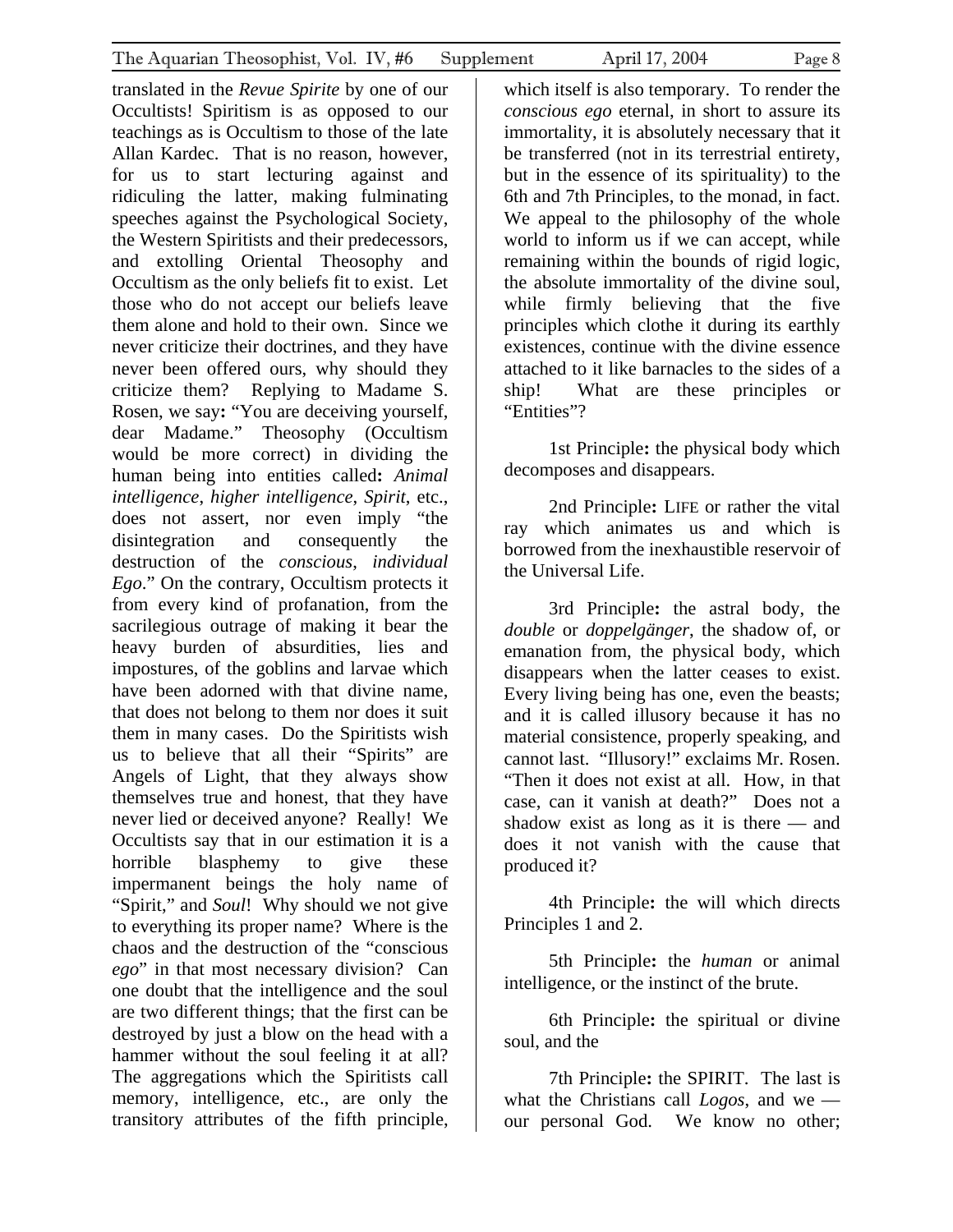because *the absolute* and the *One —* that is the All—*Parabrahm*, is an impersonal principle beyond all human speculation.

To Mr. de Waroquier, who asks from whom we have received our facts, and who says**:** "As throughout the earth there is only one and the same kind of communicating beings [how does he know?] these can be nothing but the périsprit-remains of the deceased persons, and their shells, etc.," we would reply**:** you are deceiving yourself, you who never read *The Theosophist* and do not know the whole truth about us. We have received our doctrines from those who do not need, in order to explore and learn the mysteries of the Universe, to avail themselves of either the disincarnate spirits or their "shells," and what an enormous advantage that is! The Spiritists, on the other hand, who, like the blind, have to employ the eyes of others to cognize objects too far away to be touched, are only able to learn *what those* "*spirits*" *are willing to tell them*. The more fortunate among them, having had to trust to somnambulists *who are not able to guide at will their temporarily liberated souls*, cannot always receive correct impressions because their soul (the fifth principle) *is itself guided by the magnetizer*, *whose preconceived and often fixed ideas dominate the subject and make him speak* in the direction in which they tend more or less themselves, while the adepts do not suffer from these unavoidable limitations. For them, the evidence is not second-hand, nor *post-mortem*, but really the evidence of their own faculties, purified and prepared through long years to receive it correctly and without any foreign influence that would make them deviate from the straight road. For thousands of years, one initiate after another, one great hierophant succeeded by other hierophants, has explored and re-explored the invisible Universe, the worlds of the interplanetary regions, during long periods when his conscious soul, united to the spiritual soul and to the ALL, free and almost omnipotent,

left his body. It is not only the initiates belonging to the "Great Brotherhood of the Himâlayas," who give us these doctrines; it is not only the Buddhist Arhats who teach them, but they are found in the secret writings of ®a^karâchârya, of Gautama Buddha, of Zoroaster, as well as in those of the  $\neg$  ishis.

The mysteries of life as well as of death, of the visible and invisible worlds, have been fathomed and observed by initiated adepts in all epochs and in all nations. They have studied these during the solemn moments of union of their divine monad with the universal Spirit, and they have recorded their experiences. Thus by comparing and checking the *observations* of one with those of another, and finding none of the contradictions so frequently noticed in the dicta, or *communications* of the *mediums*, but on the contrary, having been able to ascertain that the visions of adepts who lived 10,000 years ago are invariably corroborated and verified by those of modern adepts, to whom the writings of the former never do become known until later — the truth has been established. A definite science, based on personal observation and experience, corroborated by continuous demonstrations, containing irrefutable proofs, for those who study it, has thus been established. I venture to believe that this science is just as good as that which relies on the accounts of one or even of several somnambulists.

We cannot, therefore, refrain from smiling when we see Mr. Rosen pointing out to us the truism "that the physical body is not entirely composed of solid matter," and that it "contains a large proportion of gases and liquids. The Oriental Gentlemen who would give us instruction, ought to consult the physiologists," he tells us. I am really afraid that the European physiologists may find it necessary before long to consult the Oriental Gentlemen — of the year 8,000 before the vulgar era. He who wrote the sentence that has been quoted from the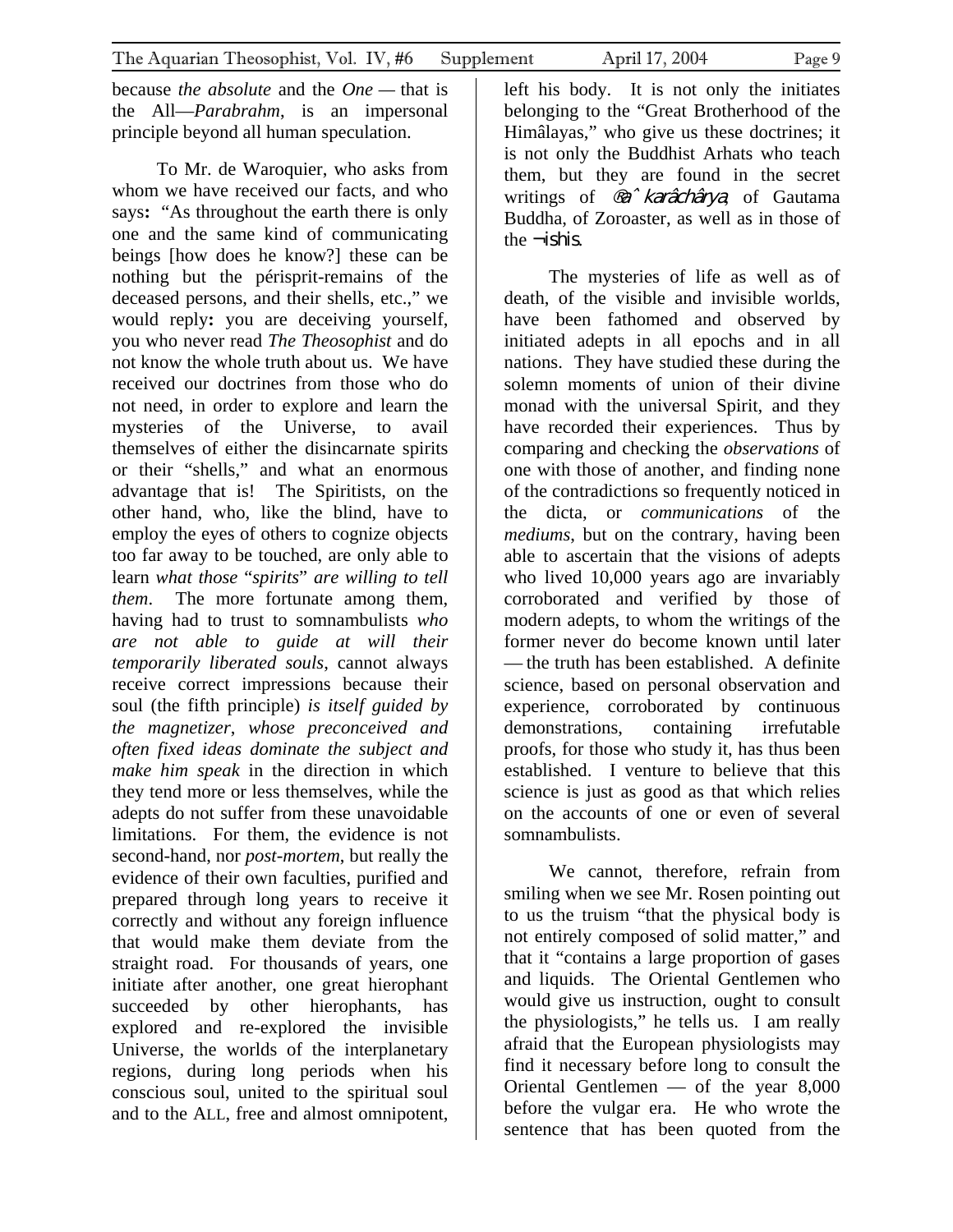<span id="page-9-0"></span>*Fragment* knew as well as any other physiologist that the human body contains as much gas and liquid as it does solid matter, and even more so. But the Occultists recognize but *One* Element which they divide into seven parts, which include the five exoteric elements and the two esoteric ones of the ancients. As to that Element, they call it, indifferently, matter or spirit, claiming that as matter is infinite and indestructible and Spirit likewise, and as there cannot exist in the infinite Universe two *omnipresent* Eternal elements, any more than two Indestructibles or Infinites can exist — hence Matter and Spirit must be one. "All is Spirit and all is Matter," they say**:**  *Purusha-Prakriti* are inseparable and the one cannot exist without the other. So it is not the Oriental Gentlemen who have forgotten to consult the physiologists, but rather Mr. Rosen who has forgotten to consult the Occultists upon their method of expression; rather, in order not to displease the modern scientific gentlemen, let us say that the liquid, gaseous and solid states are the three qualities or conditions of matter, which amounts to the same thing. If we add to these three the radiant matter of Mr. Crookes we shall have four — three other states of matter being held in the keeping of Occultists until the Gentlemen of the Academy discover them for themselves. Matter, then, is but a state of Spirit, and *vice-versa*.





# **POINT OUT THE WAY**

## **XL**

#### **Chapter VIII**

#### **II.—Food, Incarnation, and the Thinker in Evolution**

**Question: —** On p. 67 (2nd Indian ed.)  $(p. 62 \text{ Am. Ed.})$ : At a point of time very far from now the present vegetable matter will have been raised to the animal stage and what we now use as our organic or fleshy matter will have changed by transformation through evolution into self-conscious thinkers. What does this passage mean?

**Answer: —** It does not mean that the vegetable, animal or mineral form will become some other self-conscious entity, but that the Intelligence or Life or Monadic consciousness now expressing itself through the vegetable, animal or mineral form will ultimately, under the Third Fundamental Proposition, develop and reach that point where Manas can be lighted up in it. Manas is potential, of course, in the Life; when that Manas is lighted up, then there is a selfconscious Thinker. The whole of evolution is locked up in those few words.

**Question: —** P. 73 (2nd Indian ed.) (p. 68 Am. Ed.):—

Now if the road to reincarnation leads through certain food and none other, it may be possible that if the Ego gets entangled in food which will not lead to the germ of physical reproduction. This seems puzzling. Could Mr. Judge here refer to certain dietetic aberrations? What is meant by the Ego's getting "entangled" in food? What is meant by t food and none other"?

**Answer: —** Mr. Judge does not seem to be referring to particular diets. He did say he would throw out a hint for the benefit of certain Theosophists. But if we think from the basis already known to us of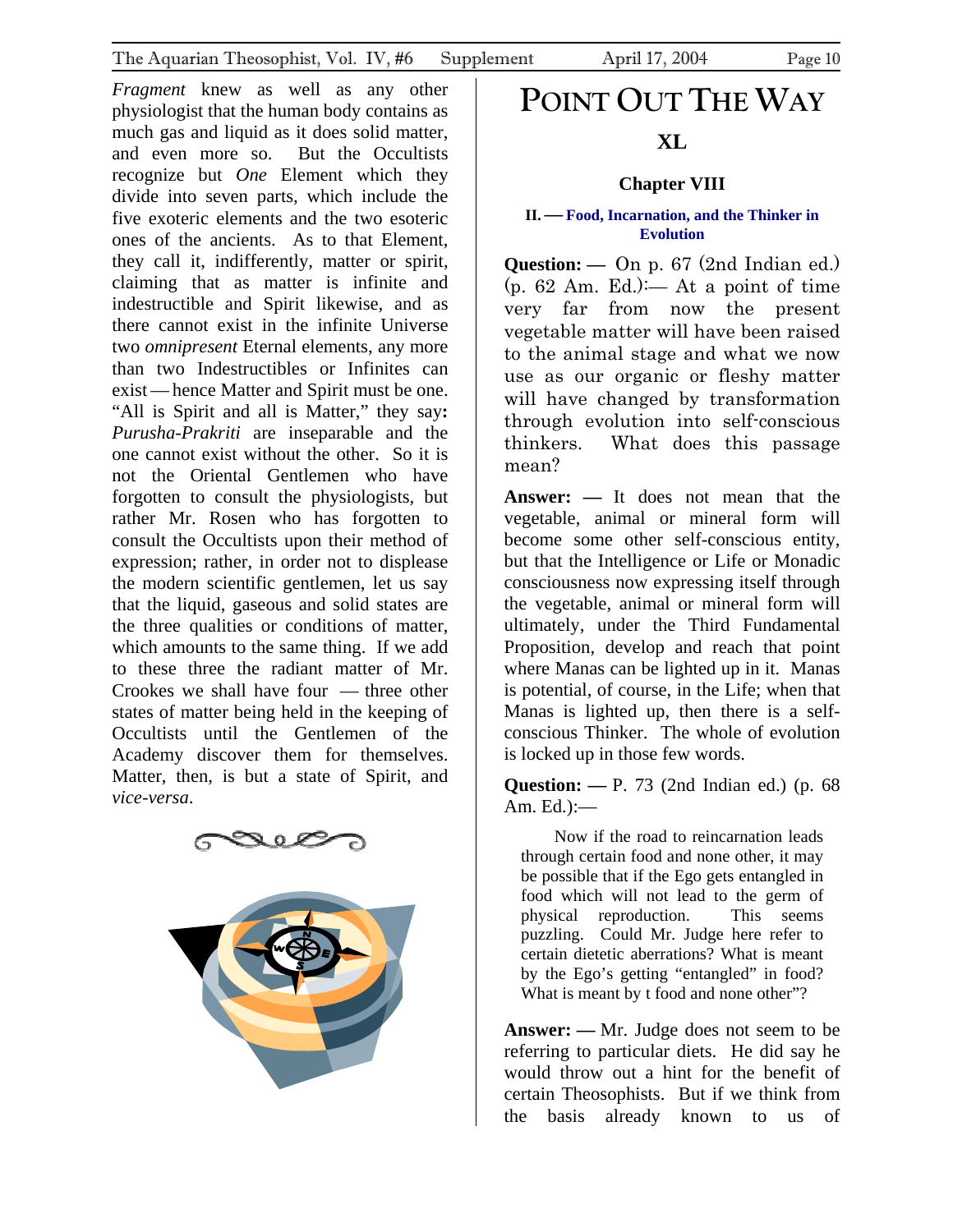physiological processes, we can get something. We know, for example, that before any-thing can be taken into our system — whether in the form of the reproductive germ or in the form of the somatic germ or body cell — that particle has to get into the blood and become blood. We also know that before it can get into the blood, the multitudinous food elements have to be reduced to a common denominator that we call chyle. Now, if the Ego gets entangled in the kind of food that cannot be reduced to the synthetic basis which makes it possible for it to enter the blood, then that Ego is debarred for the time being from getting into incarnation.

More and more, the food of humanity lacks the reproductive element, because we do not put it in. We can only take out of food what we put into it and, although we are the highest beings here on earth, we use nature with never a thought that nature is in evolution. Consequently, little by little, the spiritual element which has to be present in all food becomes absent; the psychic element—the higher psychic element which has to be present in all food if it is to have the reproductive germ—becomes absent; and the time comes when, although there is an Earth here, no Ego can reincarnate on it—just as that time came on the Moon.

There are no Egos on the Moon. Why not? No possibility of getting a body there. All those elements of nature which we alone can supply, we failed to supply to the lives below us; so, because of that, we were unable to reincarnate there and had to try some place else.

Perhaps this would be a good thing for us to think about. Our natures being what they are, our heredity being what it is, our education being that which is common to our time, it follows that, if Theosophy be indeed true, then very much that is lodged in our minds—both consciously and unconsciously to ourselves—is erroneous or is outright error.

It follows, further, that with the minds we have, as we study Theosophy, we shall constantly see objections which to us will seem very, very real. When we ask to have these harmonized, what we really mean is to have Theosophy explained in harmony with our preconceptions. It can't be done, because our preconceptions point in one direction, and Theosophy points in the opposite direction. Theosophy, for example, says that a man is a Soul; that he is a beginingless and endless being. If that statement is true, then the bulk of the activities of humanity are worse than useless; the bulk of our thinking is a positive detriment. We ought to take these things into consideration and, instead of asking others to make this, that, and the other clear, try if we ourselves can't find a common ground. How? By reducing our ideas to their synthetic origin, and then we will have no trouble whatever in assimilating the Secret Doctrine.

We can get all kinds of food but, no matter what kind of food it is that we eat, we can't take it into our systems, make it flesh of our flesh and blood of our blood until, first, it has been reduced to a unitary basis, to a common denominator, to a synthetic standard, which is the same as the basic constituent of our own nature. To put it in a single word, we can say that, whatever it is that we eat, we have to reduce it to a homogeneous basis before we can absorb it physically. With whatever we eat mentally, we have to do the same thing, and the trouble we have in understanding Theosophy lies in our ideas and in our thinking.

When we reduce our ideas to a homogeneous basis we shall have not a particle of trouble in understanding anything in the philosophy, because it will no longer be something in a book — it will be our own re-aroused knowledge. In other words, we say, "I think so-and-so." That is why there are the difficulty and the objection. All right, let me get right at the fundamental of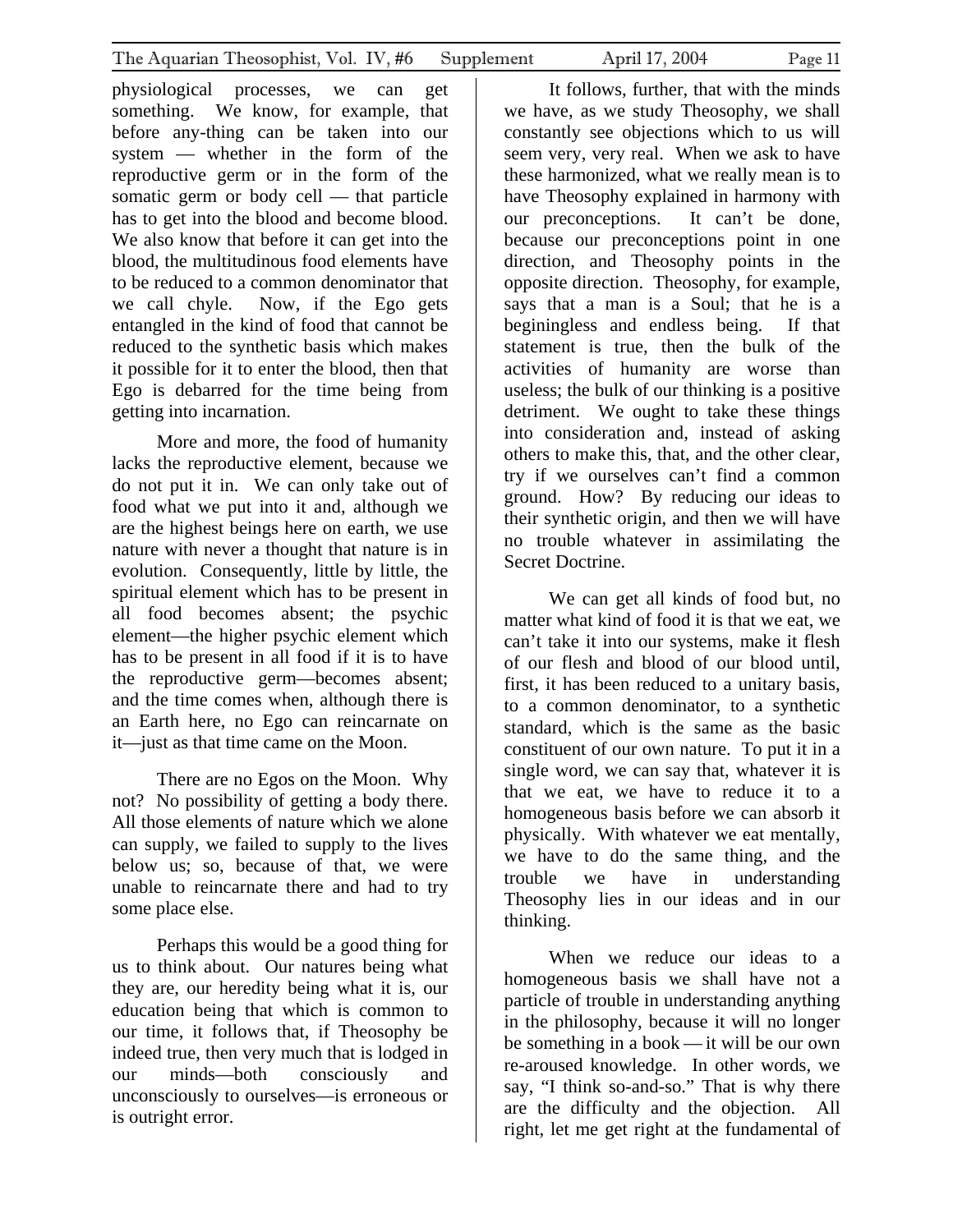<span id="page-11-0"></span>my own thinking, and I will find that my fundamental is no fundamental at all! Then I will throw it away and turn around and look at ideas in the light of Theosophy, instead of looking at Theosophy in the light of my ideas—all the difference in the world.

Q.—You made the statement that the majority of our thoughts and our actions were useless. How can that be reconciled with the thought that our evolution is a cycle of necessity? We can't be useless.

Ans.—Put it this way: Never mind what our ideas are—what do they spring from? They spring from the idea that we are mortal beings, and that this present self is all that there is to us or that there ever was of us or that there ever will be of us. That is the fundamental basis of human nature; but if it is true, why waste time with Theosophy? If Theosophy is true, why waste time with this Tower of Babel called "our ideas"?

You see, we are trying to reconcile the irreconcilable. We have to go step by step. It is the old story of the Dublin City Hall. They passed a resolution: Resolved, that the city needs a new city hall; Resolved, that we will construct a new city hall; Resolved, that we will construct the new city hall out of materials contained in the old city hall; Resolved, that we occupy the old city hall until the new city hall is completed.

Now, in a way, that is just what we have to do. We must occupy our "ideas" while we are renovating them. Consider that any number of people go crazy over the occult — they try to rebuild, restore, to do the whole business of hundreds of incarnations, perhaps, in 20 minutes by the town clock. The result is similar to what happens to a man on the top of a 1O-storey building who is in a hurry to get to the ground. He jumps; he alights all right — but he is in no condition!

So we ought to come down to bases. We can say to ourselves, "Here is my objection. What does my objection rest on?

On my own human fundamentals." Then let us compare that with the Theosophical Fundamentals; throw our human fundamentals away; and we will strike at the roots of human misconceptions.

There is the return from matter to spirit.



## DNYANESHVARI

#### **XXXIX**

[The *Dnyaneshvari* is mentioned many times by Madame Blavatsky, always in glowing terms. The following rendition is extracted from Manu Subedar's translation. The great Sage, Dnaneshwara Maharaj sang this work to his people when he was quite young. He did it in their native language, Marathi, about 700 years ago. It is his commentary on the *Bhagavad Gita.*]

#### **CHAPTER ELEVEN**

**Arjuna says to Shri Krishna:** Like clouds rolling into one another in the sky, I see the two armies simultaneously entering your mouth and neither of them coming out. Just as a camel digests sprouts in his long neck, this universal form is swallowing them up including their jewels and ornaments, etc. Though I see their bodies destroyed, I see their personalities survive. I do not understand. Is there no other end for those that have been born except to walk spontaneously into the mouth of death? Is creation made in order that the Creator, himself should destroy? Not only the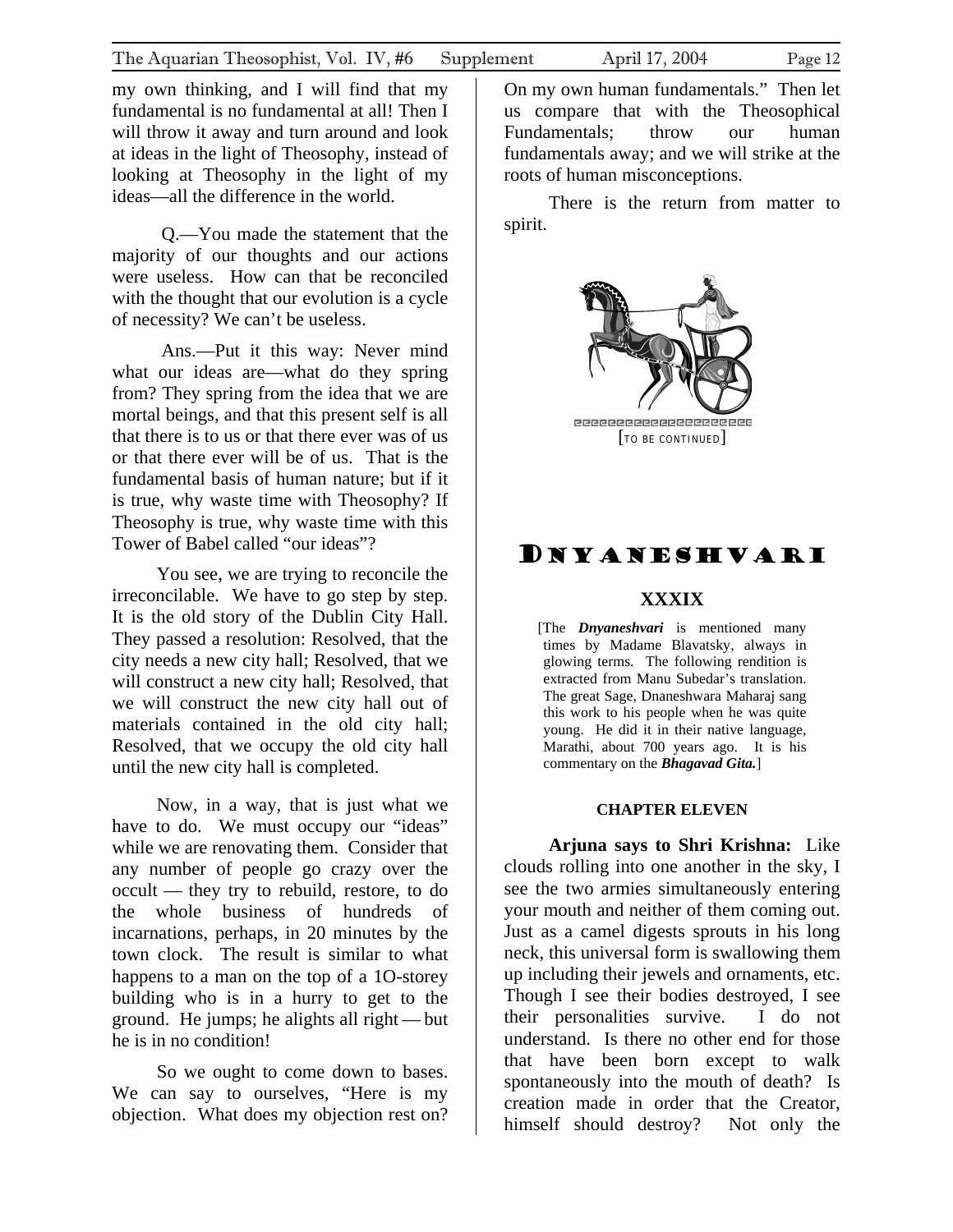common beings, but the Devas are also part of this cycle. As for ordinary animals, the process of creation and destruction appears to be almost instantaneous. There is a continuous stream of them moving up the same route, making a ladder of day and night. Like moths disappearing in a big flame of fire, and like drops of water evaporating on hot steel, they go, and the process does not seem to abate. This great death seems still unsatisfied. I wonder what will happen when nothing can remain, where the whole ocean forms a single mouthful, and a large mountain is like little fingers of food (for children). The process seems to have intensified the intention of destruction. Like passion, it grows on what it feeds. The greater the amount of wood put in, the greater is the fire. Why are you so greedy, O Lord? All this universe does not seem to suffice, even for one of Your mouths. How will You feed the endless rows of others? If there is not enough food, why are those mouths there? Like a little deer caught in a big wood fire without any means of escape, this world would be destroyed. A weapon does not know the destructive effect of its sharpness. Nor does poison know that it can kill. Is this terrible form of yours aware that it is terrible? If there is one Soul pervading the whole universe, how is it that You, Yourself are destroying this world? As for myself, I am despaired of my life. Please, tell me the worst that is going to happen. I entreat You humbly, as a protector, not to expand this terrible form any further! O Lord, Creator of three worlds and the final goal of all prayers, I put my head at your feet. I entreat You, O Great One, I want the peace of my mind. I want to know who You are, why You assume this terrible form, why You are armed with implements of death, why You are angry, and why You frighten me?

**Shri Krishna says to Arjuna:** If you wish to know who I am and why I am so terrible, I will tell you that I am death in person. I have opened My mouth to destroy

this world, and I will do so, saving only those whom I love. The world and all these armies will go like a drop of butter in a roaring fire. These armies are defiant, claiming superiority to death itself. Their ambition extends not only to the earth, but to the sky and the wind. Their speech is harsher than sharp weapons. Their pomp is greater than that of fire, and yet they are no more real than the warriors in a painted picture. It is not an army. It is a serpent made of cloth. It is a doll covered with ornaments. These warriors are as harmless as kings on a canvas. As I have already destroyed the life in them, they are now like puppets (in a Punch and Judy show). Once the thread is broken, the dolls cease to operate. To destroy them now, when their life is already gone, is the easiest thing. It is for this reason that I have asked you to be wise and to do your duty. You may even get the credit of having destroyed these armies. Nor will it be an empty glory, as there is also a kingdom at stake. You will be merely the final cause. Do not hesitate to face Drona. Do not be afraid of Bhishma. Do not worry about raising your arm against Karna. All these armies are like lions in a watercolor, who can be wiped out by a single stroke of a wet hand. I have destroyed the illu- sion for you of the assembling of the army and the actual fight. You have seen them dying. What is now left is mere dry pigment. Kill those who are already destroyed. Do not leave any room for regret. The mark has already been fixed. The shooting of the arrow from it is a small matter. You will get fame, which will travel from mouth to mouth and go down in history.

**Arjuna says to Shri Krishna:** I you say You are death; how can that be when it is Your duty to protect the world? How can You take away youth from any man before it is time, and put old age there? How can there be sunset before the four Parharas (twelve Hours) have gone? The cycle of the three-fold conditions, viz., creation, growth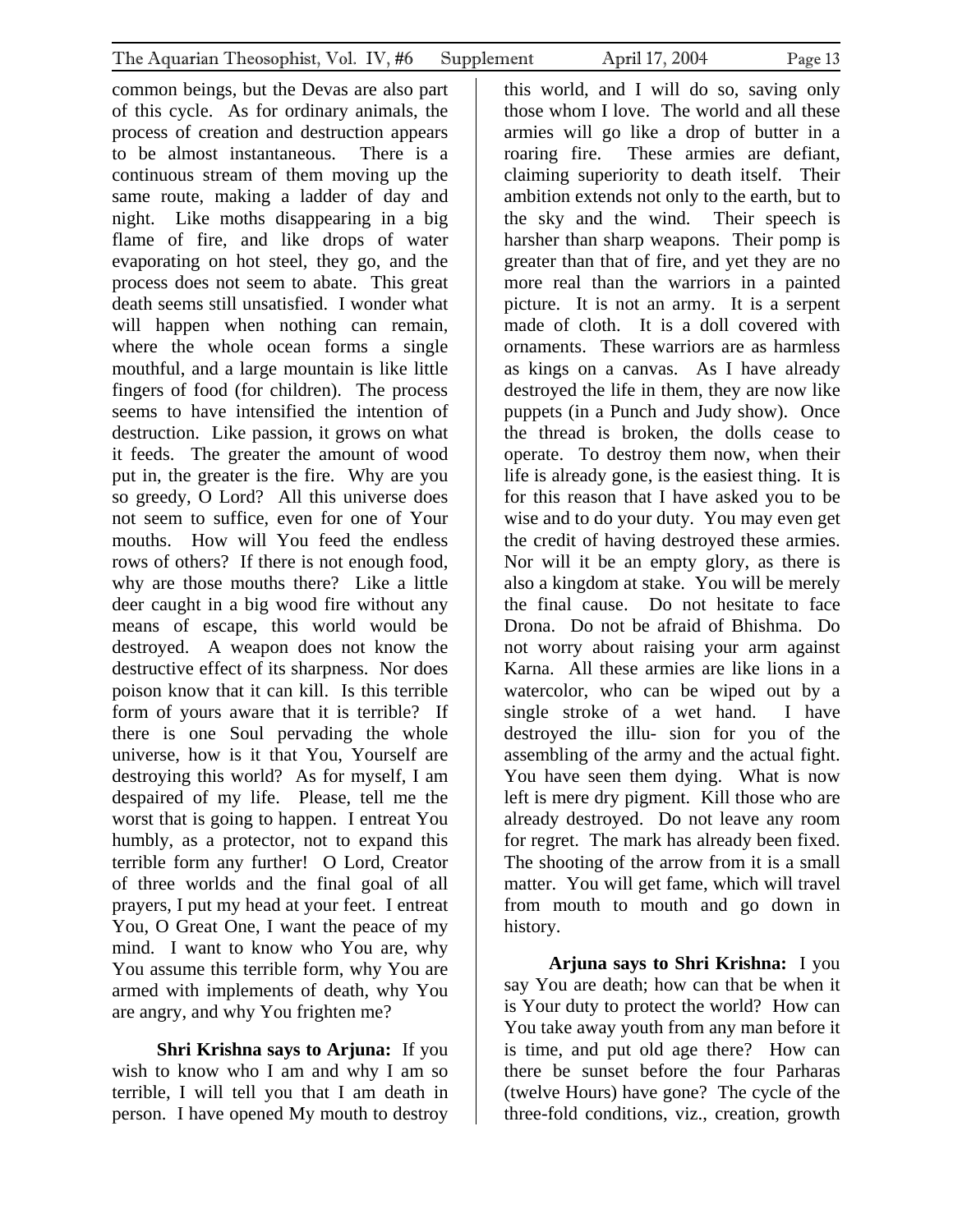and death, is there, inevitable and eternal. The universe, therefore, survives. If You say You will devour everybody, how can I believe it?

**Shri Krishna says to Arjuna:** The life of these two armies is finished, and I have enabled you to see it. They will die at the moment of their death.

[Just at this moment, Arjuna saw the armies as they were before. Then he was filled with amazement.]

**Arjuna says to Shri Krishna:** Now that I see this world in its previous condition, I know that You hold the threads to the universe. You are the Great One who can help those that are drowned in the ocean of misery. Constant remembrance of this truth gives joy to my mind. It brings happiness in my eyes. You curb the evil ones, and You save the universe, protecting those who seek Your protection. The wrongdoers of this world, O Lord, are afraid of You. All beings, human and superhuman, everything movable and immovable, bend their heads in joy. It is unnecessary to speculate; what they could do otherwise. It is spontaneous on their part. Just as there is no darkness after sunrise, so You are the abode of all luster; and a your sight, all evil goes out. I never realized your greatness before. I saw it with my own eyes. The creation, which expands, and the Maya, which sustains this world, are all Your doing. Your prowess is boundless. So are Your merits. O Supreme Lord, Your equanimity is unbroken. You are indestructible, self-sufficient, beyond what exists and what is non-existent. You are the seed of the dual principle, viz. Prakriti and Purusha. You are on the other side of illusion (Maya) of the visible world. You are without beginning. You are the Great One. You are ancient. You are Yourself, O Lord of the worlds. You are the only place for resting. You alone know what has happened in the past and what will happen in the future. You are the one who give

meaning to the scriptures (Sruti). You alone constitute perfect happiness. You are the support of Maya, which pervades the universe. You are the all-highest, supreme. You are the final goal of all. At the end of the age, all visible creation finds its way into Yourself as Brahman. You are selfcontained. You are the origin of the three

worlds, O Indescribable.

You are in all things and in all places. Accept my obeisance. You dwell everywhere, O Great King. You are the god of death, who punishes and You are the fire inside all living beings. You are Varuna and You are Chandra. You are the supreme ancestor even of the Greator (Brahmadev). I bow to everything, whether it has form or not, because You dwell in it. Again and again O Lord of the world< I bow to You. Again and again I look at every limb and I bow to You. I have seen everything in that universal form. I bow to You, O Lord, as I have seen all things inside You, dependent on You. I bow to You. I do not know what further to say in this prayer. I bow to that much of your form that I can see in front of my eyes. I do not know whether there is any middle or hinder part, but I also bow to that. You are in front and behind the world. It is impossible to count the myriads of forms which You possess. Therefore, I bow to all of them and to You, the Soul of all things. You are the ocean of the endless prowess. You are the sky of skies. Dwelling in the heart of everyone, You pervade everything. As waves are constituted of water, everything is constituted of You. Therefore, You are near everyone at all times. I have been unthinking, and not knowing this greatness of yours, have treated You with familiarity. I have used nectar for washing the floor, and I have exchanged the cow of desire (Kamadhenu) for a lamb. I found a mountain of precious stones, but broke them up to prepare a parapet, and I used the wood of the most valuable tree to make fenc- ing around my farm. I have wasted the intimacy with You, O Krishna, for worthless objects.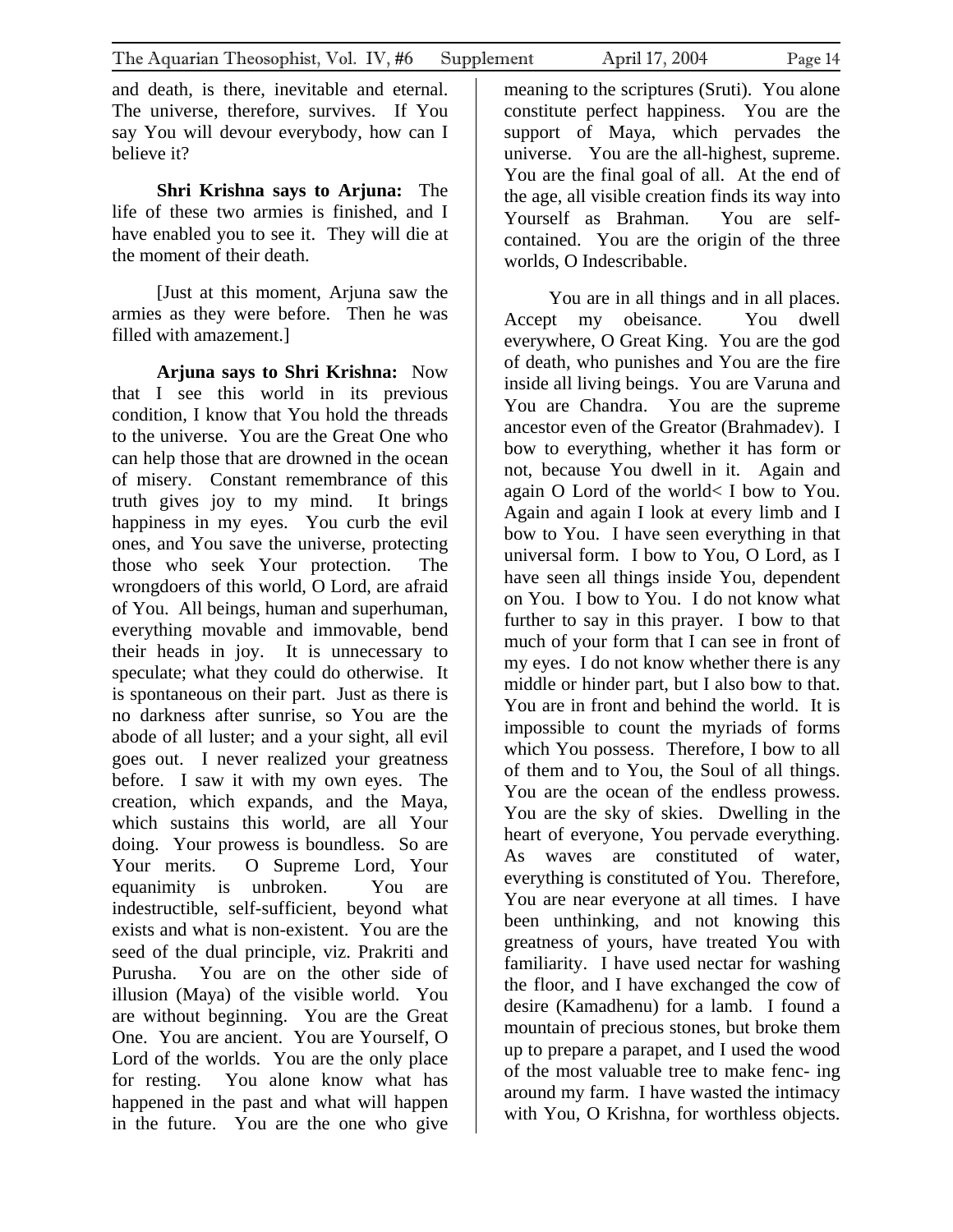Even today in this mundane warfare, I have made You, who are the embodiment of Para Brahma, my charioteer. O Liberal One, we sent You out for negotiations. O Lord of the world, we have used you for our petty purposes. You are the final goal of the Samadi, which Yogis are trying to reach, and yet I have behaved badly. You are the origin of the universe, and yet I crack jokes with You. When I came to your palace and You omitted the usual formalities, I was upset. I have taken liberties with You. I have turned my back on You. I have challenged You to a wrestling bout. I have fallen out with You over a game of chess. I have asked You to give me valuable things. I even tried to instruct You, though You are all-knowing. The extent of my faults knows no bounds. With my hands on your feet (on oath), I now declare that I did all this through ignorance. To Your invitations, I demurred through pride. I have rested in your apartments irreverently. I have shouted at You, O Krishna. I have thought of You as only a Yadava. I have obstinately checked your movements. O Lord, take me to your heart as a mother does her child, and forgive me all that I have hitherto spoken or done. The rivers collect dirty water and move towards the ocean, but the ocean receives them all the same. O Lord, O Immeasurable One, I have come to You in submission. Forgive my faults.

O Supreme God, I feel your true greatness. You are the origin of the movable and the immovable world. You are the primeval pre- ceptor, giving all meaning to the Vedas themselves. You are profound with equal attitude towards all living beings. You possess boundless virtue in every direction. You are unique and unequal. There is no one like You. Therefore, there can be no one greater than You. You are in this universe yourself. Your greatness is indescribable.

Save me from my errors, O Lord. I did not realize that You were the benefactor of the world. I even resented such respect

being paid to You. You have allowed to be praised in assemblies, where all the praises should go to You. I have spoken of You carelessly in the past. I have done this through ignorance and error, and I turn to You for being saved. I am unfit even to make this request, but I speak to you as a child would speak to his father, getting bold through affec- tion. Similarly, please bear with me. Fomality is not possible amongst those who have affection. Even from this point of view, please overlook my mistakes of the past. Just as a man meeting a relation would pour out his troubles to him, or a woman would disclose every- thing to the man she loves, I am offering this prayer to you. Further, it was at my own request that You showed me the universal form. My ambition grew with Your willingness to grant my desires. You have yielded to my fancy, and You have even gone beyond and instead of drops of nectar. That, on which the Upanishads are silent, and which has not been heard of even by the highest sages, has been witnessed by me. This realization is beyond the scope of intelligence. It cannot form the subject of discussion. All I can say is that my mind is full of joy. But what is uppermost in my heart now is to be near You and to talk with You in your original form. In the Vishwarupa, I do not know where to turn and where to address myself. Of this phenomen- non I am frightened. Please, therefore, abate this and restore joy to the world. I am longing to see You as Krishna, and when I do so I shall realize the object of every pilgrimage, the purpose of every good act, the mystery of all the scriptures, and the goal of Yoga. O Lord of Lords, supporter of the universe, be pleased with my worship, and show me your beautiful human form.

**Shri Krishna says to Arjuna:** No one has, up to this moment, ever seen what you have seen. No men have ever been known to ach- ieve this sight. The performers of sacrifices (Yadna) are sent back from heaven. Those who pursue Yoga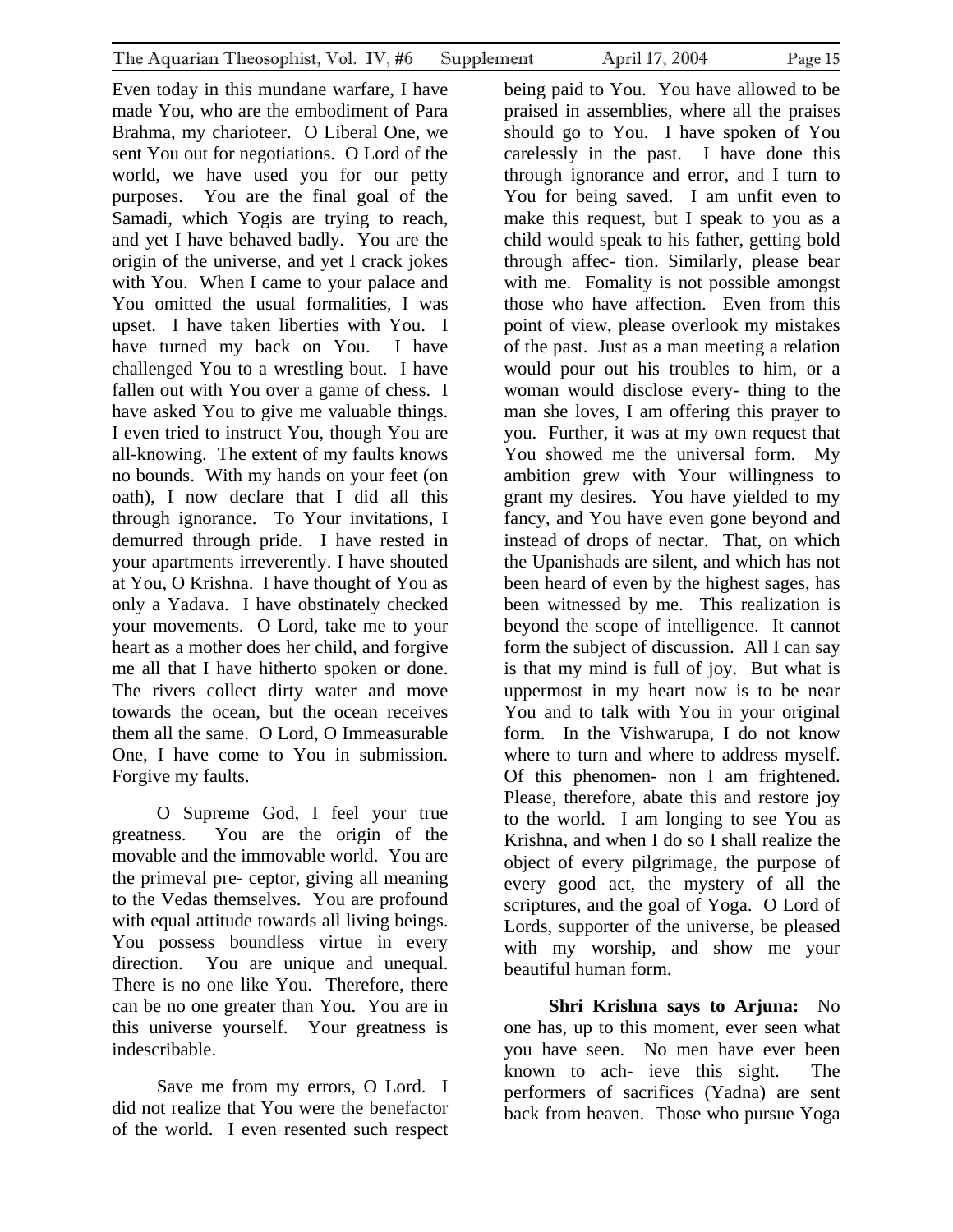<span id="page-15-0"></span>grow fatigued in their efforts before they reach there. Neither study nor merit, nor the austerity of asceticism, can secure all the good fortune that you have accom- plished. In the moment of your good luck, entertain no fear. Nothing but good can result from this for you. Having reached the ocean of nectar, one must not run away for fear of being drowned in it. Having secured a mountain of gold, it would be ignorance to entertain anxiety as to how it can be moved. If one were to secure a treasure, it would be idle of him to worry about increasing the weight of his luggage. One does not ask the moon to go away or the sun to rise because there is a shadow. In the presence of rare and unique experience, do not en- tertian weak feelings. You are trying to embrace the shadow instead of the body. You can entertain affection for My human form, but can- not hold with the universal form, which may be terrible and endless. I want you to act like the miser, who moves with his physical body, but his mind is always on the secret hoard, or like the mother bird who flies everywhere, but whose heart is with her young ones in the nest, or the cow who grazes on the hillside but is constantly thinking of the young calf at home. Outside devotion may be useful to secure peace of mind and one may turn for this purpose to the embodied form. But I must ask you to pin your faith in the universal form. You will fear less in the future. Direct your unbroken thoughts on this at all times. Now at your desire, I would revert to My human



form.

**Abadiania, Goias, Brazil JohnofGod.com**

#### **[Going There](http://www.johnofgod.com/go.htm)** *From an original interview by Robert Pellegrino-Estrich*

They come in their thousands. The sick, the lame, the 'incurable' and the medically discarded, to a small town in central Brazil. They endure long international flights and for some long bus trips to Abadiania, high on the plateaux of Central Brazil. They come to be cured by the miracle healer, Joao Teixeira de Faria ... the man they call John of God.

He will scrape away cataracts and eye tumours with a knife, remove breast cancers with a small incision and cause the crippled to walk with just the touch of his hand. In a meditation room a ceiling high stack of discarded crutches, wheelchairs and braces pays silent testimony to his success. He is acclaimed as the greatest healer of the past 2,000 years.

Buses arrive throughout the night. At 5am it is cool and still. A heavy mist blankets the town of Abadiania much of which has grown to cater for the thousands who pilgrimage here. People sit outside the simple lodging houses talking softly... waiting. Some sleep in cars or buses or simply stand around waiting for the sunrise. The lodging houses provide free coffee for the weary travellers who spill from newly arrived buses all through the night. Dawn will bring new hope of a life without pain or illness.

The hospital-style centre opens at 6am. The sick collect their queuing numbers as cameramen prepare their equipment for the filming of the day's activity. In an unmarked room Joao rests in preparation. Rita, a dentist and volunteer aid, who says she was healed by Joao of an incurable disease, explains that he can call on more than 34 doctor entitles who use him as a vessel to perform the amazing surgery and healing. Joao is an unconscious medium, she explains, who does not remember anything once he is incorporated by entity. The principal entity is Dom Inacio, after whom the centre is named - Casa De Dom Inacio.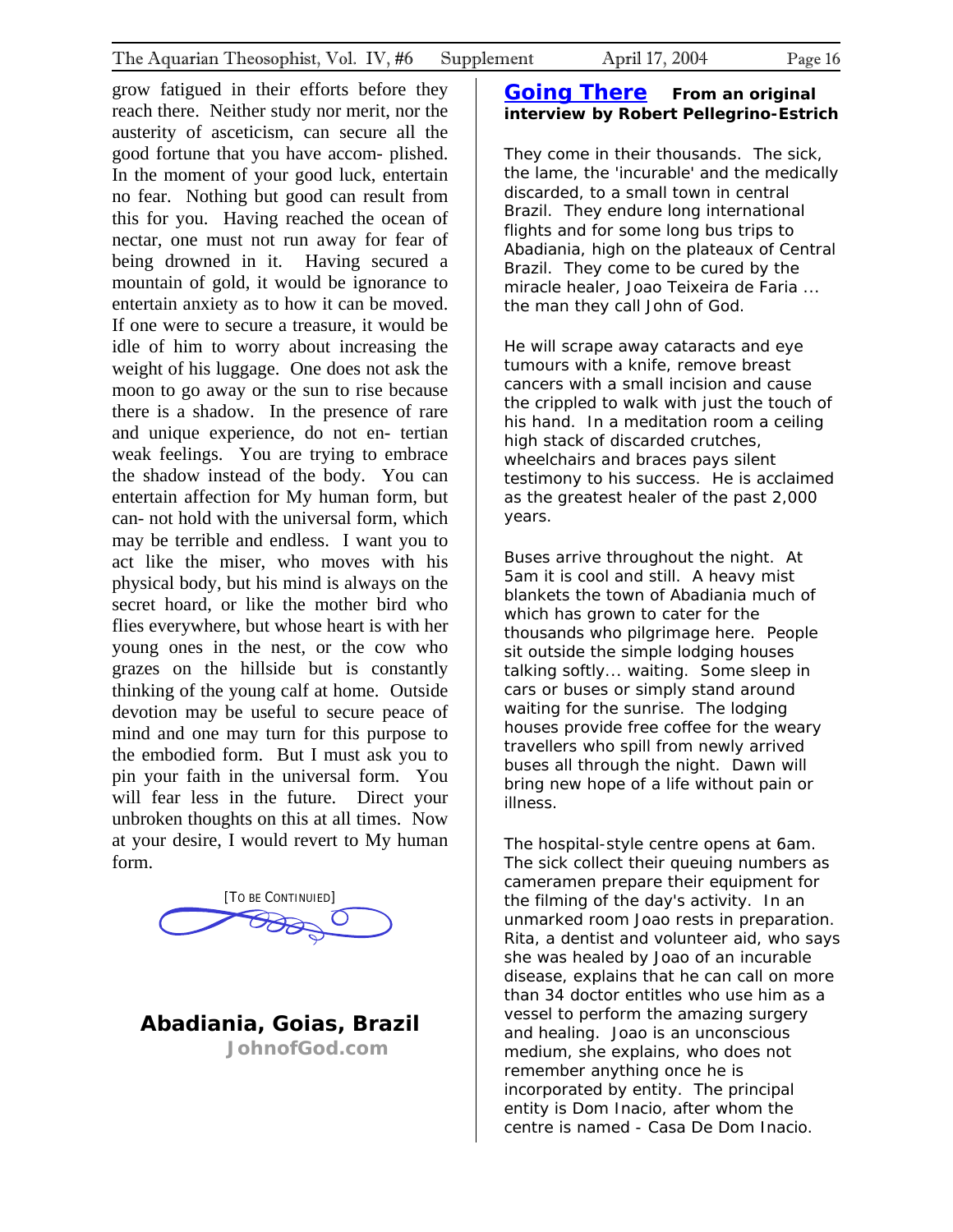My initial interview with Joao is in the unmarked room at the rear of the centre. He lies on a couch in the dimly lit, sparsely furnished room. On the wall above his head hang pictures of his principal entities. On the adjacent wall hang a dozen Honorary Degrees, Certificates of Appreciation and Civil Awards bestowed upon him by grateful countries and VIPS, among them a plaque bearing a Medal of Honour from the President of Peru in gratitude for healing his son. Joao greets us with an outstretched hand from the couch where he is resting. We do not stay long. He has another busy day ahead. The people are lining up - over 600 already and it is only 7.30am. Soon he will say a simple prayer and incorporate the entity. Time enough for us to inspect the premises before the healings begin.

The healing centre, affectionately known as The House, is simple, efficient and designed to cater for large numbers of people. The main hall is open at one end leading out to a covered walkway, toilets and a rose garden. This is the main treatment area where most of the visible operations are performed on patients where they stand. A lilting song heralds his entry. Followed by assistants carrying trays of surgical instruments, he moves slowly in trance. Anaesthesia and sterilisation are provided invisibly by the entities, a fact that astounds medical doctors who come to observe him. In 35 years there has never been a single case of septicaemia in the house.

During the first morning 1 saw operations performed that defied my logic. Touching the head of a woman who had a large tumour in her stomach, he lifted her shirt to reveal a freshly stitched four-inch incision. Two hours later she seemed well, in high spirits and happy to show me her incision. 'See,' she said, 'the tumour is gone, and I'm going home to cook dinner!'

Some of the operations are unorthodox in the extreme. With a pair of long nosed forceps and a cotton swab he operates through the nose, twisting the forceps

high in the sinus cavity. I am told that he can perform 28 different operations throughout the body with this technique. While gruesome for the viewers, many feel only a mild unpleasantness whilst others

experience considerable discomfort. One woman said that the sensation was so good she was sorry Joao had not done the other one. One man l interviewed declared he had six broken bones in his feet repaired by this method. A similarly illogical operation is performed by scraping the eyeball with a kitchen knife, a procedure absolutely impossible by any medical doctor. Apart from the removal of eye tumours and cataracts, he also operates elsewhere in the body by scraping the eye. Invited to watch at close range, I saw a small blue light emanate from the tip of the knife. This light strobed deep into the iris and seemed to break up into multiple white fingers. At no time was there an anaesthetic or aseptic used in any operation. Incisions produce virtually no bleeding, a fact which astounds doctors and scientists alike.

I was warned by a kindly assistant to watch for an amazing phenomenon: 'simultaneous invisible operations' which occur in the crowd as he operates. Even so, I was not prepared for the frequency and, simplicity of this remarkable occurrence. People began dropping like flies all around me. 'Get that one!' Joao said as he paused from a delicate eye operation and pointed into the crowd. 'There is another over there. Take them to the recovery room,' he said with firm compassion. These were truly miraculous healings.

1 watched in amazement as a man, confined to a wheelchair for 50 years, was told to stand and walk after a simple touch of his legs. The grateful man burst into tears as assistants walked him away and the wheelchair was removed to become part of the static display in the meditation room. l pulled myself away to check on patients in the recovery room.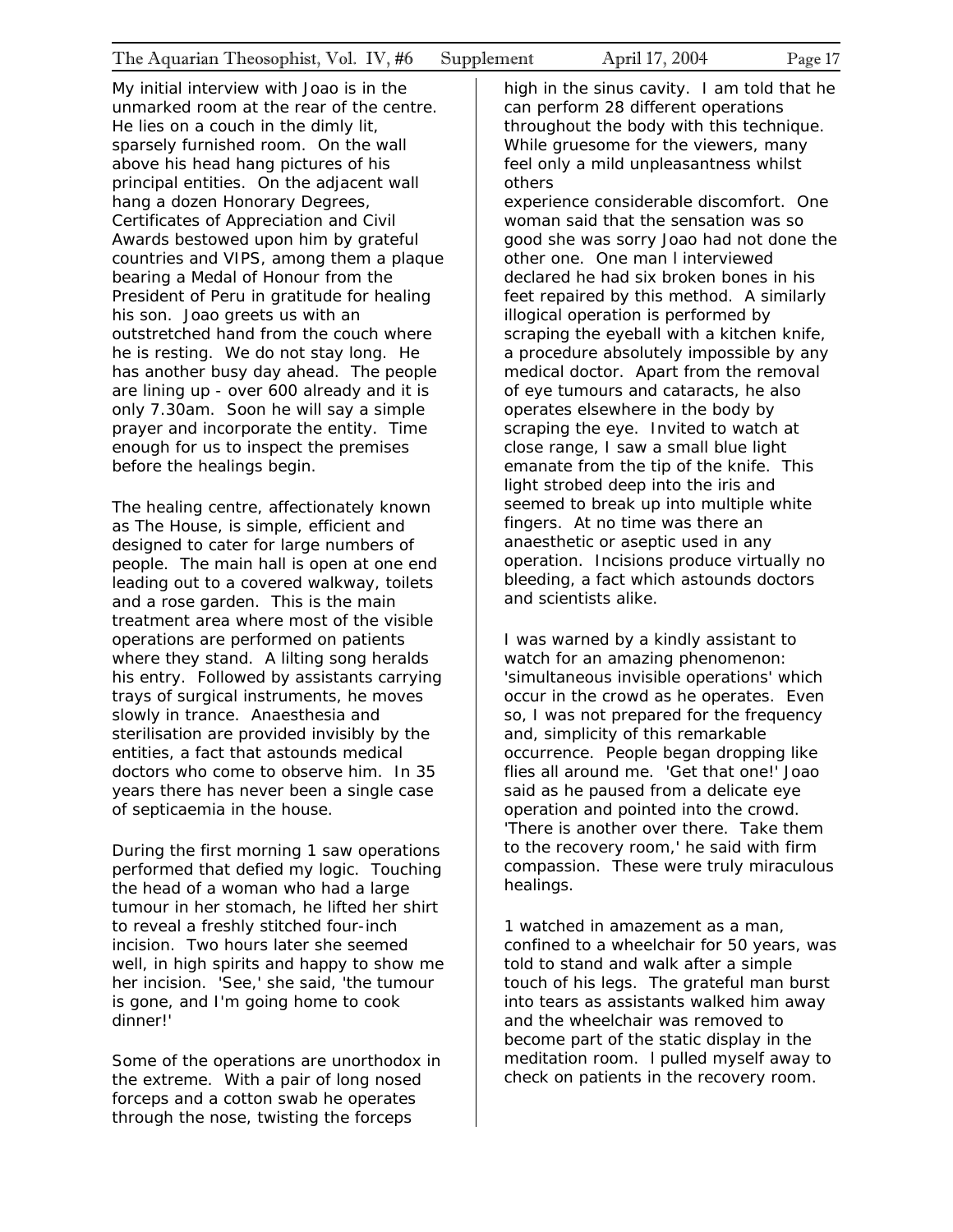Fitted with two rows of clean white beds, the recovery room smelled clean and sterile; a spiritual air, not the chemical smell of a hospital. I sought out some of the 'simultaneous operations' to check their post operative condition. Hopeless cancer cases, gallstones, hernia, cataracts, chronic arthritis, leukaemia, heart problems and many undiagnosed illnesses. All were drowsy but calm and content. Everyone I spoke to had been operated on; successfully, they assured me. One man, who had not been able to sit or bend and previously required assistance to lie down, had received a small incision between his shoulders. Immediately he could bend, squat and sit. He was so happy tears rolled down his big square cheeks as he described his amazing cure.

The house contains three other major rooms. One is a meditation room where 30 or more mediums, all dressed in white, sit in deep meditation. This, they tell me, generates a strong healing current. Next door, in the main interview room, sit another 60 or more volunteer mediums. The long line of ailing pilgrims walk through the centre of this room to receive their cures or prescriptions from the medium Joao, who is in entity. Following the visible operations, he sits in a large chair as the people file past. The entity scans each person and 'sees' their problem. For many, he will write a script for herbs in a strange spirit shorthand. Limping, on crutches or in wheelchairs, the line seems unending. Some who need operations are directed to wait in an adjoining room where major surgery or prolonged treatments take place. As he speaks, his hand, seemingly disconnected from the man himself, flashes across a notepad. Another script, another instruction and the line moves on. An engineer who first brought his daughter to the house seeking a cure for a painful leg condition, tells me the medium will stay until all have been treated, sometimes late into the evening.

Although a successful businessman in his private life, Joao Teixeira is a simple man of humble origins who now devotes three

days every week to healing his fellow human beings, without payment of any kind. A heavy-set man with a slight bodily slump, he exudes deep compassion and remarkable inner strength. He speaks with an economy of words but his deep voice commands attention.

Born into an impoverished family, he is intimately familiar with hunger, deprivation and the humility of poverty. As revealed in his biography *The Miracle Man,* he discovered his extraordinary gift at age 16 when a female vision appeared to him and told him to go to a nearby spiritual church. Greeted by a senior member when he arrived, he does not remember the next few hours but on awakening he was told that he had performed miraculous operations. He has continued healing for 38 years despite relentless persecution. For much of his youthful life he was forced to live as a wanderer, traveling from city to city healing the sick and living from their donations of food. The police harassed him constantly with beatings and incarceration. Despite his compassion and unselfish dedication to the thousands of sick who seek his help, he is still ridiculed by his enemies. Amazingly, he treats many of his persecutors — doctors and police — with their own incurable diseases. Clergymen, rabbis and nuns from all over the world write testimonies to his miraculous cures.

The poor and the famous are equally welcome. The famous include actress Shirley Maclaine who was told she could never dance again until Joao cured her stricken legs caused by a tumour in her stomach. Thousands of written testimonies are filed in the office along with piles of newspaper clippings and personal letters of gratitude. It is estimated he has cured more than 15 million people in his 38 years of healing. Reports by scientists from all over the world support claims of miraculous healings of every malady known and unknown, including incurable cancers, lupus disease and 139 cases (at the time of writing) of AIDS. Many come with their white coats of scepticism, but all leave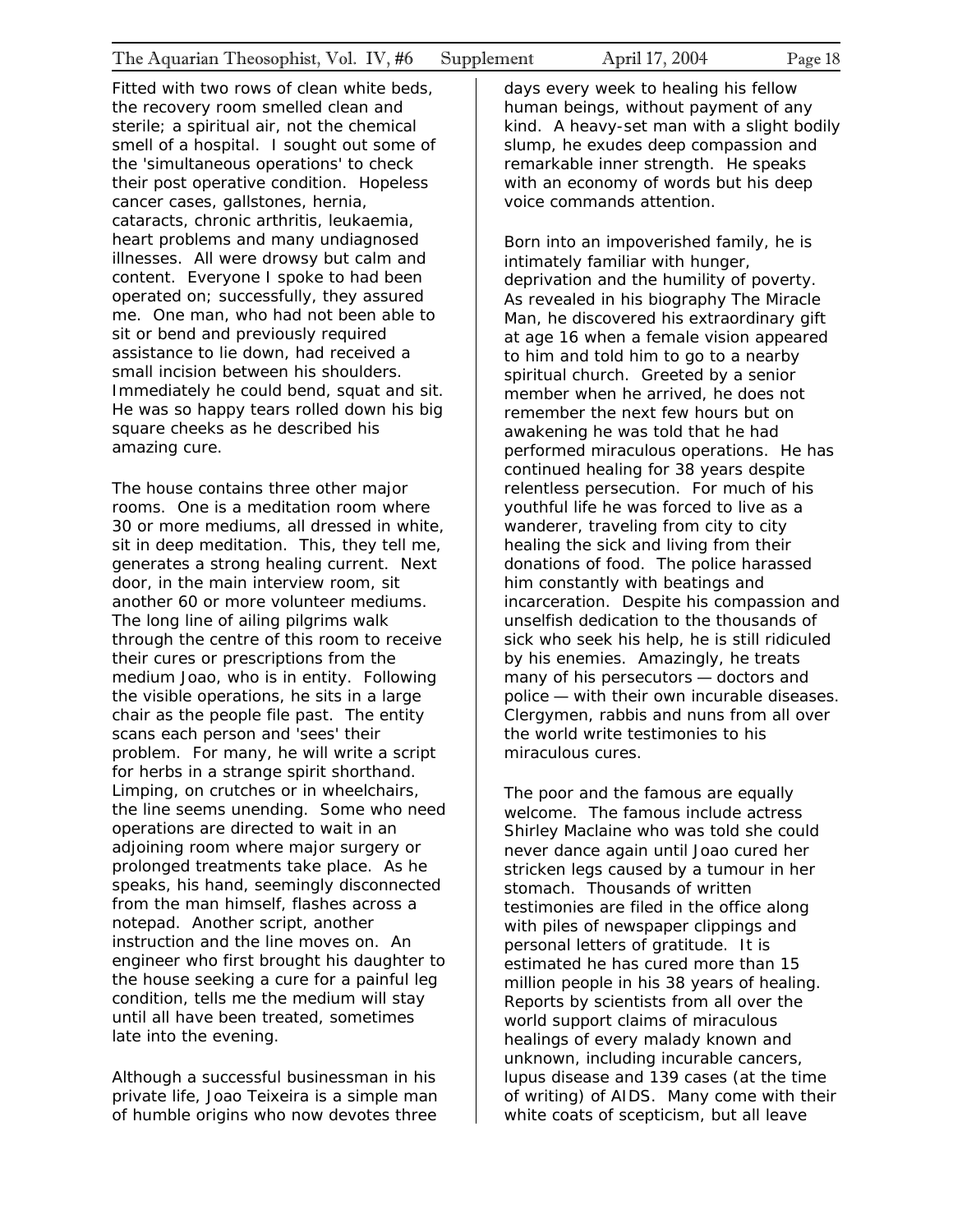<span id="page-18-0"></span>totally convinced that he is a genuine paranormal phenomenon of medicine.

The sick do not pay for treatment. If herbs are prescribed they pay only a few dollars to cover the cost of production. They will be fed at lunchtime with a simple wholesome soup, bread and herb tea, for which there is no charge. The week before I arrived he treated and fed over 15,000 people in three days! He and his volunteer staff worked non-stop up to 14 hours each day. It is said that he treats and operates on more people for major maladies in a single week than the largest western hospital would treat in a month.

Like other renowned healers before him - Edgar Cayce, Ze Arigo and Britain's Harry Edwards, his miraculous cures provide hope for the terminally ill who have exhausted all avenues of modem medicine. Joao is the living proof of spirit existence that even the sceptics cannot refute.

A trip to this sanctuary is a spiritually uplifting experience even for the hale and hearty.

© Robert Pellegrino-Estrich 1995

## **Natalya's X-Ray Vision**

**A Girl with an X-ray vision** 01/14/2004 19:02

**Moscow's medical workers discovered a magnificent gift of a sixteen-year-old girl Natalya Demkina from Saransk.** 



The girl possesses "dual vision". She is capable of discerning a person's internal organs without using X-ray or ultrasound.

Natasha has already disproved several medical diagnoses and has not made any mistakes. A series of medical experiments

conducted in one of the clinics provide substantial and undeniable proofs of the girls' unique abilities.

"Growing up, my daughter was just an ordinary child," states Natasha's mother Tatyana Vladimirovna. "Perhaps, she just a bit more mature than other kids her age. Natasha started to talk when she was only 6 months old. At 1, she could already recite Pushkin and Nekrasov by heart. By 3, Natasha mastered the alphabet and learned to operate a snowmobile," continues her mother. "Since early childhood, Natasha has been resistant to cold temperatures. She practically walked around naked till winter. She once walked barefoot in the snow after sauna [Rus. banya] Overall, she was just a normal kid. Never was she able to see through humans!"

The Demkins family remains puzzled as to the origin of their daughter"s gift. Perhaps, Natasha"s latest surgery has triggered such "vision improvement". Natasha"s appendix has been removed. However, by the time she was scheduled to be sent home from the hospital, she could hardly move. Ultrasound revealed that doctors forgot to remove sanitary cotton tampons from the girl's intestines. Natasha was once again hospitalized and operated for the second time. In a month after that incident, the teenager was able to surprise her mother with her unique quality. "I see a crimped tube similar to our vacuum cleaner inside of you. I also see two beans and a tomato that resembles a bulls' heart," states the girl. Back then, she was not aware of medical terminology and could not provide a proper name for a heart, a liver, a kidney, or intestines. She simply compared what she saw to fruits and vegetables.

Medical workers of children's hospital N1 decided to conduct several experiments in order to gain some insight into the girl"s gift. Natasha was shown a woman with a whole bunch of illnesses. The girl managed to list every single one of them. Further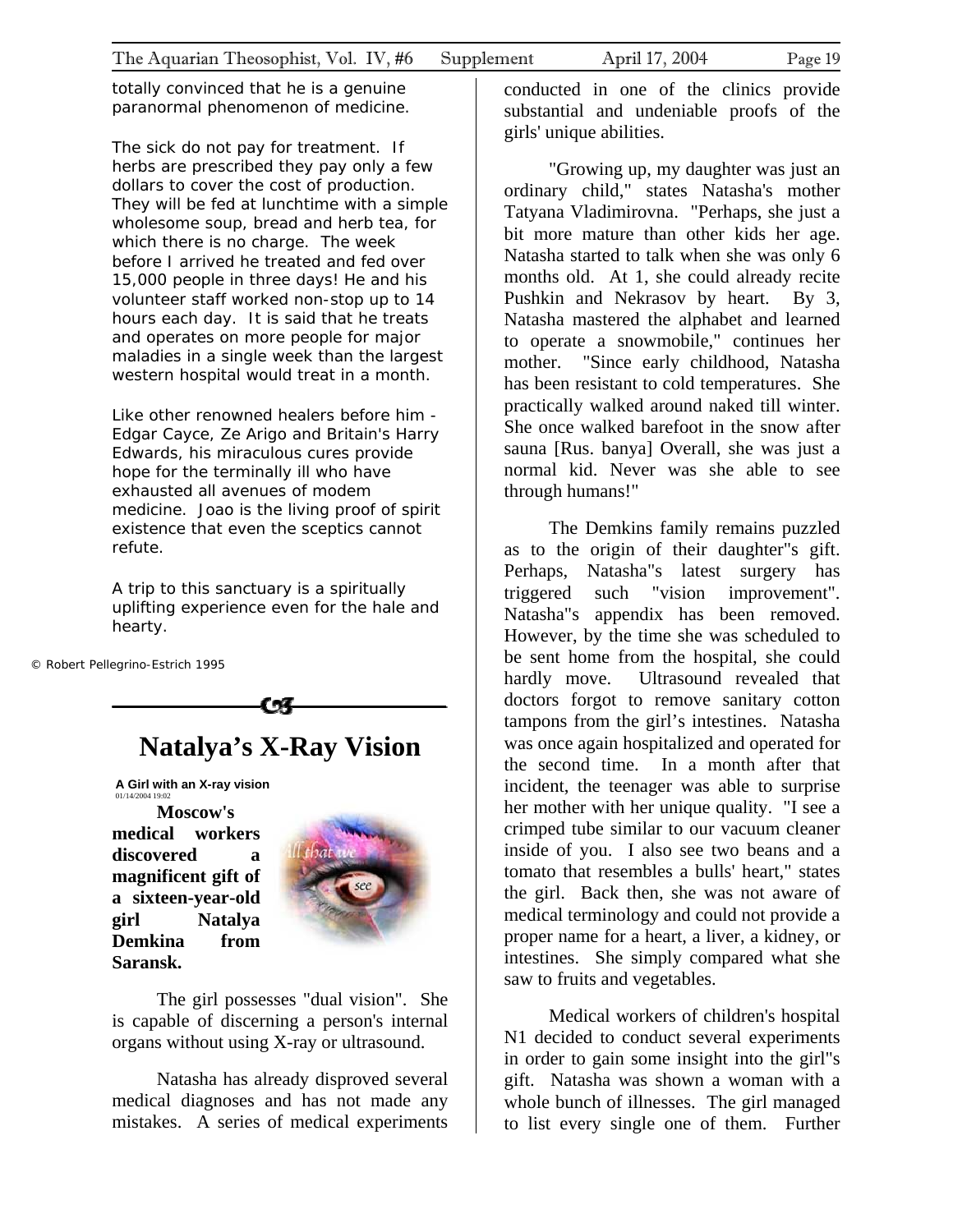<span id="page-19-0"></span>ultrasound examination simply proved her final diagnosis.

Natasha is capable of distinguishing even the tiniest pathology on a molecular level in the deepest corners of a human body, which are usually left undetected by regular ultrasound. "It's like having double vision. I can switch from one to the other in no time if I need to know a person's health problem," says the teenager. "I see an entire human organism. It is difficult to explain how I determine specific illnesses. There are certain impulses that I feel from the damaged organs. The secondary vision works only in daytime and is asleep at night."

Natasha began her studies at a multidisciplined academy at the Moscow's State University of Ogarev in order to learn more about organism's phenomenal qualities. There she specializes in medicine. "Being able to use medical terminology, I will be able to state the final diagnosis more accurately. I have to know and understand what I see. This will definitely ease my work with people who come for consultations," states Natasha.

In the meantime, the amount of people willing to attend the girls' consultations increases day after day. News about her wonderful gift has quickly spread around their district. Today, the Demkins family accepts about twenty phone calls a day with cries for help.

"We even have people standing in line right before our door," says Natasha. "I cannot turn them down. I do not accept any monetary rewards either. That is why I am often exhausted by the end of the day. Some people do not even thank me."

Doctors themselves often pay visits to the girl. Several times Natasha disproved their final diagnoses. "There was once a lady who had been diagnosed with cancer. I looked at her and did not notice anything

like it, just a small cyst. The woman however stated that she had just been diagnosed with cancer." Secondary examination however revealed that Natasha had been right.

"I would like to get into Moscow"s medical academy of Sechenov. However, I do not think that I will be able to pay for my studies- 70,000 rubles annually. Not even my gift can help me in these matters," says Natasha.

Natasha is right. Despite a number of experiments and thorough medical examinations, the girl's gift still needs to be backed up by scientific evidences and facts. Today, the girl hopes that scientists will notice her and conduct all the necessary experiments. "I have nothing to hide," says Natasha. "Let them experiment with me. Perhaps, they will be able to explain the nature of my secondary vision. Then I guess I will have a chance to study at the most prestigious medical school."



### **"THARANA," OR MESMERISM.**

BY N. CHIDAMBARAM, ESQ., B.A.

In the June number of the THEOSOPHIST, Babu Purno Chandra Mukerjee enumerates certain processes resorted to by persons practicing Tharana (Mesmerism), in their treatment of sick patients. I adopt a certain method of curing persons suffering from sprain, and I wish to know whether the cure thus effected can be regarded as effected by mesmerism.

I cause the patient to be seated at some distance before me, and on learning what part of his body is affected, I simply rub with my hand the corresponding part of *my own* body, pronouncing a *mantram* at the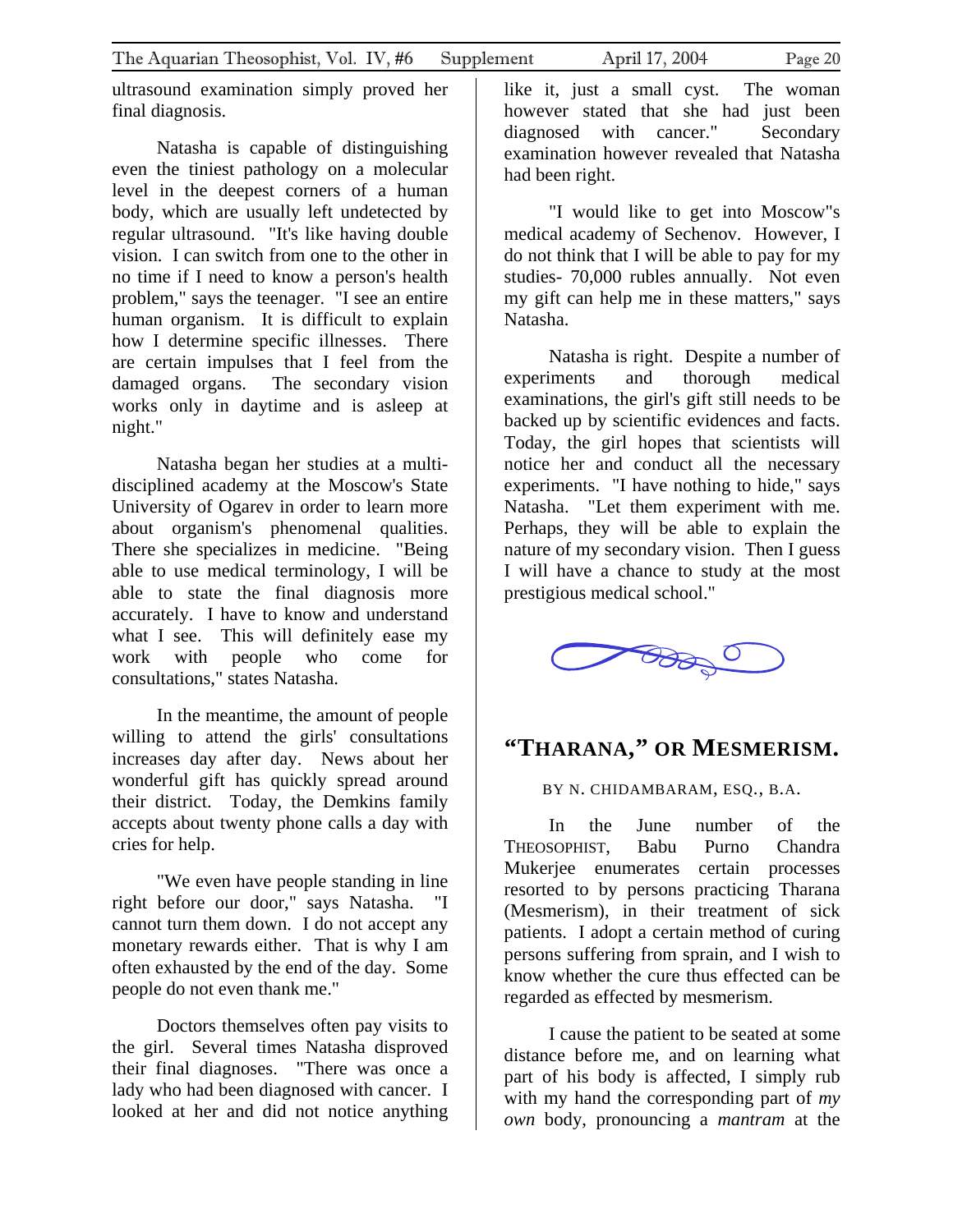same time. This rubbing I continue for less than five minutes. The patient finds himself perfectly cured in less than six hours after he leaves me. It is now four years since I learned the *mantram* and, if I may trust my memory, I think I have successfully treated about 20 cases, having failed in only one instance, in which I have had reasons to suspect that there had been some serious injury to the part affected. Some of the cases treated by me have been rather acute ones, and, in some, the patients had suffered for over a fortnight before they came to me. In only two cases, have I had to treat the patients for two or three consecutive days.

If any credit is due to me for possessing any innate knowledge of mesmerism, the following will show that I never for a moment sat down to practice the art to become successful in it:—

Four years ago, a Bramhan offered to teach me the *mantram* if I would teach him in return a *mantram* for the cure of scorpionbite, in which I was considered an adept. I agreed to do so; but when the Bramhan that I should not expect to achieve anything like success if I did not, as a preliminary measure, repeat the *mantram* a hundred thousand times, I told him that I should like to learn it only if he would kindly make over to me the effect of a hundred thousand of his own repetitions. This he did by pouring into my hand a quantity of water — a process by which, according to the Hindus, gifts are effected. From this time forth I have been successful in curing persons suffering from sprains without touching or even approaching them.

Now two questions will naturally occur to the reader: *firstly,* whether I may be considered to have acquired any knowledge of mesmerism in the case stated above; and, *secondly,* whether the effect or the power which one acquires by practicing *mantram* is really transferable.

All that I have stated is perfectly correct, and I make no secret of the affair, but am perfectly willing to teach the *mantram* to any one wishing to learn it.

In one place you say that, when a cure is effected by a *mantram*, what really effects the cure is what you call the "will-power." I wish to know whether, in the described case, I exercise any "will-power" unknown to me, and whether I can at all be considered to exercise such power, when it has not been acquired, but only transferred to me by another person. Will you kindly consider the subject and render some explanation as to what has taken place.

Before pronouncing an off-hand denunciation against the possibility, or conceivability, of a connection between cause and effect in cases like the above, skeptics will do well to give the matter a trial themselves by learning some *mantram* and observing its effect on patients.

## 心気はけない。

*Editor's Note* [HPB] — It is extremely difficult to say, after hearing, for the first time, and so superficially, a case like the one in hand, whether it is, or is *not,* "mesmerism," and "will-power." It is a well-ascertained fact that, by means of the former, hundreds of thousands have been cured, and by using the latter, people, given up for years by physicians as incurable have gone on living, despite professional prognostications. As to the recitation of *mantrams* producing an immediate relief, this is quite a different thing. We cannot call their effect "mesmerism" — since the curative agency in that is an animal aura, force, or fluid in one person, by means of which a peculiar action is set up in the physical system of another — whether without or with direct contact. We confess, we do not see, how anything of that kind we mean a nervous fluid or force — can be said to reside in a *mantram,* even as a potentiality, since a *mantram* is simply a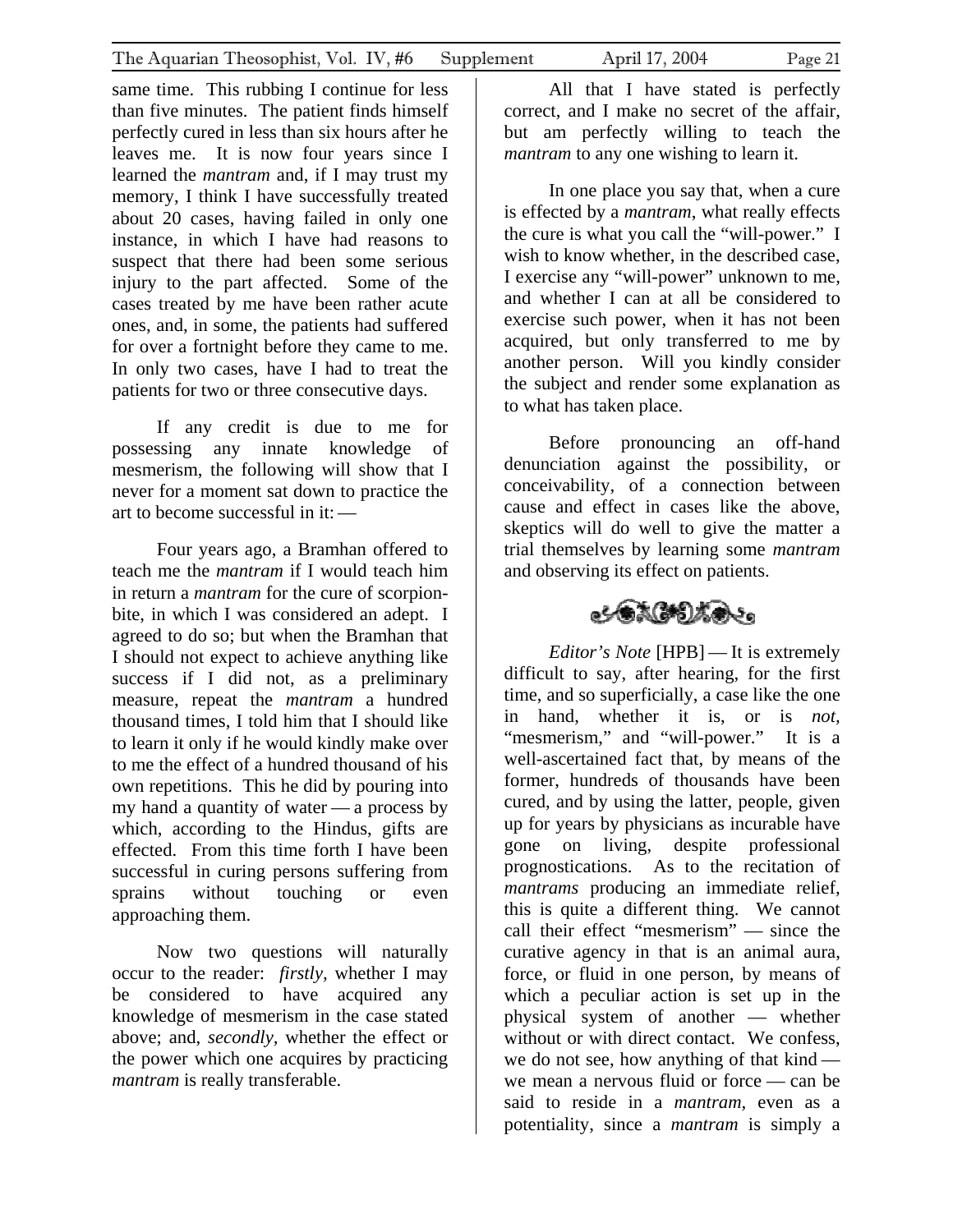recitation of certain verses held sacred among the Hindus. Yet, if repeated loudly and after a certain rule of phonetics, *i.e.,* chanted in a peculiar way, we do not know why the resultant sound could not possess as curative power in itself as a mesmeric "force." The latter is neither more ponderable, nor more visible, than the former, and is certainly not *audible,* which sound is. If the dulcet tones of a flute have been known to soothe, and in many instances to arrest for a considerable time the throbbings of the nerves in fits of *sciatica* — *why* not the rhythmic sounds of a Sanskrit *mantram?*

The forefathers of many Brahmans if not the latter themselves — must have certainly known more of the mystery of sound than Professor Tyndall, even though that learned gentleman has succeeded in drawing musical sounds from fire and imponderable gases. It is, the God Sabda Brahman called also *Kala Brahman Gouri* — one of the mystic names for AKASA, which gives rise to occult sound — the initiates say. And the ancient Greek mystics, equally with the Western occultists and the adept Brahmans, agreed all in teaching that sound emanated from the Astral Light, or *Akasa,* in its purest essence. The Hindu occultist, or devotee, while practicing Raja Yoga, hears the occult sounds as emanating from his own *Moola Adharam* — the first of the series of *six* centres of force in the human body (fed at the inexhaustible source of the *seventh* or the UNITY, as the sum total of all) and *knows* that it emanates from there, and from nowhere else. But before our correspondent can realize fully our meaning, he will have to learn the important difference between Astral *Fire* and Astral *Light.* Does he know it? Has he assured himself personally of this difference?

It is not sufficient to know a thing theoretically, as it will be only leading to eternal confusion, even "by learning some *mantram,* and trying its effects on patients,"

say, the *rationale* of the cure. Even success is no proof that it may not turn out very injurious some day. Therefore, before one becomes a practitioner, he ought to become a student.

And now arises the question: Did the Brahman — who transferred the gift of curing by a certain *mantram* to our correspondent — know himself anything of the power he was so transferring, or did he simply do that *mechanically?* 

If he was *an initiate* — well and good; but, in such case, how happened it that he asked one, who *was not* an adept, to *teach him* in return? Such are not the ways of initiates. An adept acquainted with one CENTRE, knows them all — since there is but one centre, of Occult Force in nature. He knows that in the *centre* of the Astral Fire must he search in nature for the origin of every sound — and it *is* sound — the Vach — that is the curative agent in a *mantram.* Such a man knows that it is from this *centre* alone, never from the circumference of the SHATKONA  $CHAKRAM$ , that the sounds transmitted (even by the external currents of Astral Light or Ether) proceed, while the six diverging points (which represent the radiations of this central point), but convey and echo them *from within without,* and *vice versa,* in every occult process of nature. It is within and from a given point in space (which must always be central, wheresoever it is placed) that the force which is at the basis of any phenomena, in whatsoever element, proceeds from; for this centre is the "seat" of the unmanifested deity — says the esoteric Brahmanical doctrine — of the "Avyaktabrahm," and stands for the *seventh* principle within the six points of the

1

<span id="page-21-0"></span><sup>&</sup>lt;sup>1</sup> The hexagonal wheel, or six-pointed star  $-$  the wheel of Vishnu with the Hindus; Solomon's seal — with the Western Kabalists. It is, in this case, the representation of the Astral File, the *seventh* being represented by the central point. In this connection one would do well to study the article on the five and six-pointed star in the 26<sup>th</sup> number of the THEOSOPHIST (for November, 1881) — ED. [HPB] [See The Aquarian Theosophist, Vol. IV, ------------]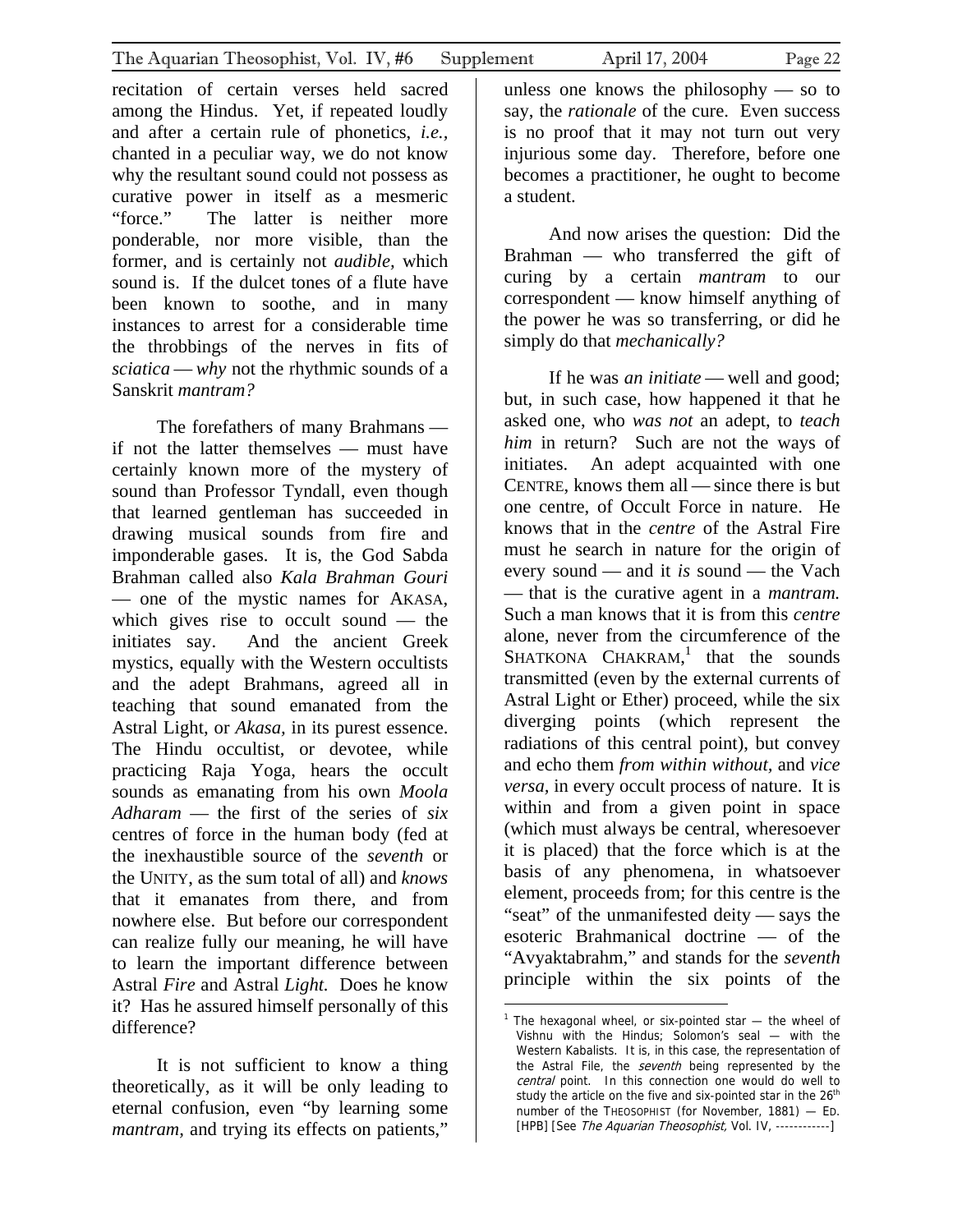<span id="page-22-0"></span>*chakram.* All the forces in nature, whether great or small, are trinities completed by quaternaries; *all* — except the ONE, the CROWN of the Astral Light. If we say that nature has in reality *seven,* not five or even four, elements, some of our readers may laugh at our *ignorance,* but an initiate would never do so, since he knows very well what we mean. He knows that, in the case in point (the power of a *mantram*), it is through occult sounds<sup>[1](#page-22-1)</sup> that the *adept commands* the elemental forces of nature. SABDA-BRAHMAM'S vehicle is called *Shadjam,* and the latter is *the basic tone in the Hindu* 

*musical scale.* It is only after reaching the stage called *Tribeni* and passing though the study of preliminary *sounds,*  that a Yogi begins to see *Kala Brahmam, i.e.,* perceives things in the Astral Light. When our correspondent will have mastered the *nadis* and

**the mental and physical occult faculties is the method used by the true adept in studying the Raj-Yog.** 

*siddhis* of the Raj-Yog, and reached at least the above named stage, then will he comprehend what we mean in saying, that a gradual development of the mental and physical occult faculties is the method used by the true adept in studying the Raj-Yog. The practice of blindly "transferring" and "receiving" — is that of sorcerers, whether they are so consciously or unconsciously. Moreover, the ignorant practice of Hatha-Yoga leads one invariably into that undesirable acquisition.<sup>[2](#page-22-2)</sup> The Hatha-Yogi

 $\overline{a}$ 

either becomes a sorcerer, or learns practically *nothing;* or more frequently yet, kills himself by such an unjudicious practice. The *mantram* ignorantly employed may, and often has, proved a treacherous weapon, whose mystical power has caused it to turn and *stab the user.*



### **Aung San Suu Kyi: Locked Inside Burma A gradual development of**

Aung San Suu Kyi leads the movement for human rights and democracy in Burma. She was born in 1945 as the daughter of the national hero, Aung San, who had led the Burmese Army during World War II. As independence approached, this soldier had adopted nonviolent methods, negotiating an agreement of solidarity among the numerous ethnic groups that compose Burma's fractured population. When his daughter was only two years old, and he was only 32, Aung San was assassinated.

Aung San Suu Kyi was educated in Burma and New Delhi, where her mother was Burma's ambassador. She studied philosophy, politics, and economics at Oxford University and continued graduate studies in New York until joining the staff of the United Nations. She married Michael Aris, a professor of Tibetan and Himalayan Studies at Oxford, where they lived and brought up their two sons.

But while she enjoyed a pleasant life abroad, the people of Burma were finding life less agreeable. In 1962, a military coup

 $\overline{a}$ 

<span id="page-22-1"></span><sup>&</sup>lt;sup>1</sup> Vide S.D. I, 464: "...the nature of that *Element*-language: 'It is composed of *sounds*, not words; of sounds, numbers and figures. He who knows how to blend the three, will call forth the response of the superintending Power' (the regent god of the specific element needed).

MANTRAS, as they are called in India, sound being the most potent and effectual magic agent, and the first of the keys which opens the door of communication between Mortals Thus this 'language' is that of *incantations* or of and the Immortals."

<span id="page-22-2"></span><sup>&</sup>lt;sup>2</sup> Vide S.D. I, 95: "...Prânayâma, or regulartion of the breath in Yoga practices. This mode, however, without the previous acquisition of, or at least full understanding of the two higher senses, of which there are seven, as will be shown, pertains rather to the lower Yoga. The Hâtha so called was and still is discountenanced by the Arhats. It is injurious to the health and alone can never develop into Raj Yoga." Or again p. 14l Transactions: "The life-winds

are the various modes of out-breathing and in-breathing, changing thereby the polarity of the body and states of consciousness. It is Yoga practice, but beware of taking the exoteric works on Yoga literally. They all require a key."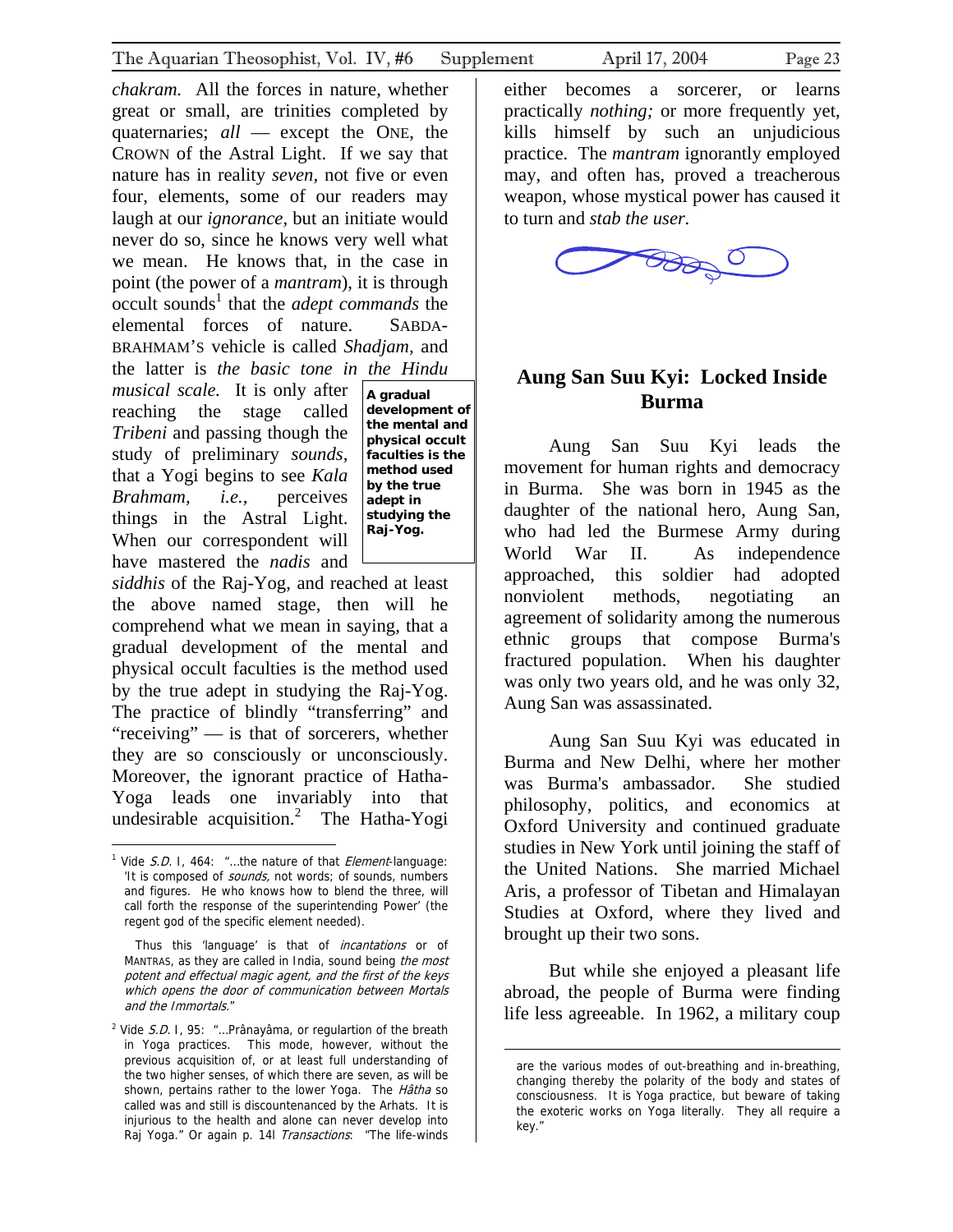under General Ne Win launched the socalled "Burmese path to socialism." He nationalized the economy, formed a oneparty state, banned independent newspapers, crushed dissent, and isolated Burma in the world. With the economy stagnating, ethnic insurgencies began. Of Burma's 42 million population, the Burmans (or "Myanmars") are the largest ethnic group, with 68 percent. Other large groups - notably the Shan and Karen - have waged wars of independence for 50 years, declining in strength, until now they have reluctantly accepted ceasefires.

In August 1988 rioting began. Although the protesters were mostly nonviolent, the government cracked down and killed thousands of people. Suu Kyi had returned to Rangoon to care for her ailing mother but immediately became politically engaged. In her first public speech, she addressed several hundred thousand people, demanding democracy. Instead, the government reconstituted itself as the "State Law and Order Restoration Council" - SLORC. It declared martial law and arrested thousands. The dictator, General Ne Win, had resigned and promised elections. SLORC expected the votes to be divided among so many parties that no clear winner would emerge. But Suu Kyi became general-secretary of a new party, the National League for Democracy (NLD) and went around the country making speeches to crowds, defying harassment by soldiers and the arrest of her supporters.

Eventually she was prohibited from standing for election, and then was placed under house arrest, where she would remain for six straight years. Nevertheless, in May 1990, the election was held and her party, the NLD, won 82 percent of the parliamentary seats. SLORC simply refused to recognize these results, but convened a national assembly to draft a new constitution. It collapsed because even the delegates they had hand-picked walked out in disgust over the unfair procedures. The newly elected parliamentarians were not allowed to take their seats, so many of them went abroad and formed a government-inexile. Aung San Suu Kyi was awarded the Nobel Prize, though she could not go to Oslo to receive it.

In 1995, she was released and immediately resumed her immensely popular political activities. In 1999, her husband died of cancer in Britain, and she could not go to his bedside because she would not have been allowed back into Burma. Repeatedly, she and other NLD leaders were confined to their homes, to jail, or to a car when they tried to travel. Then in May 2003 an NLD convoy of cars, led by Aung San Suu Kyi and the NLD vicechairman, U Tin Oo, was attacked by thugs, who perpetrated a massacre. Depositions by eyewitnesses indicate that the operation was controlled by the SLORC — or rather the SPDC, as the dictatorship is now called. The number of victims killed or injured, captured or missing, remains a mystery, but both of the NLD leaders were injured, then taken into custody, where they remain.

#### **ANOTHER ATTEMPT TO SEEM FLEXIBLE**

Though unrepentant, the SPDC saw that they could not hold out forever against world opinion against this crime against humanity. Immediately they began trying to appear more flexible. Their new ploy is to re-convene the national assembly that failed in 1990 and produce a new constitution, without changing any of their undemocratic procedures. They also have put forward a seven-point "roadmap" for a tripartite negotiation among themselves, the ethnic communities, and the political parties. Almost all these groups have declined to participate under the procedural rules that have been offered. The NLD says they cannot make any decision about participating while they cannot even consult their leaders.

As with the other peacemakers we have discussed, Suu Kyi places great emphasis on inner peace. She meditates at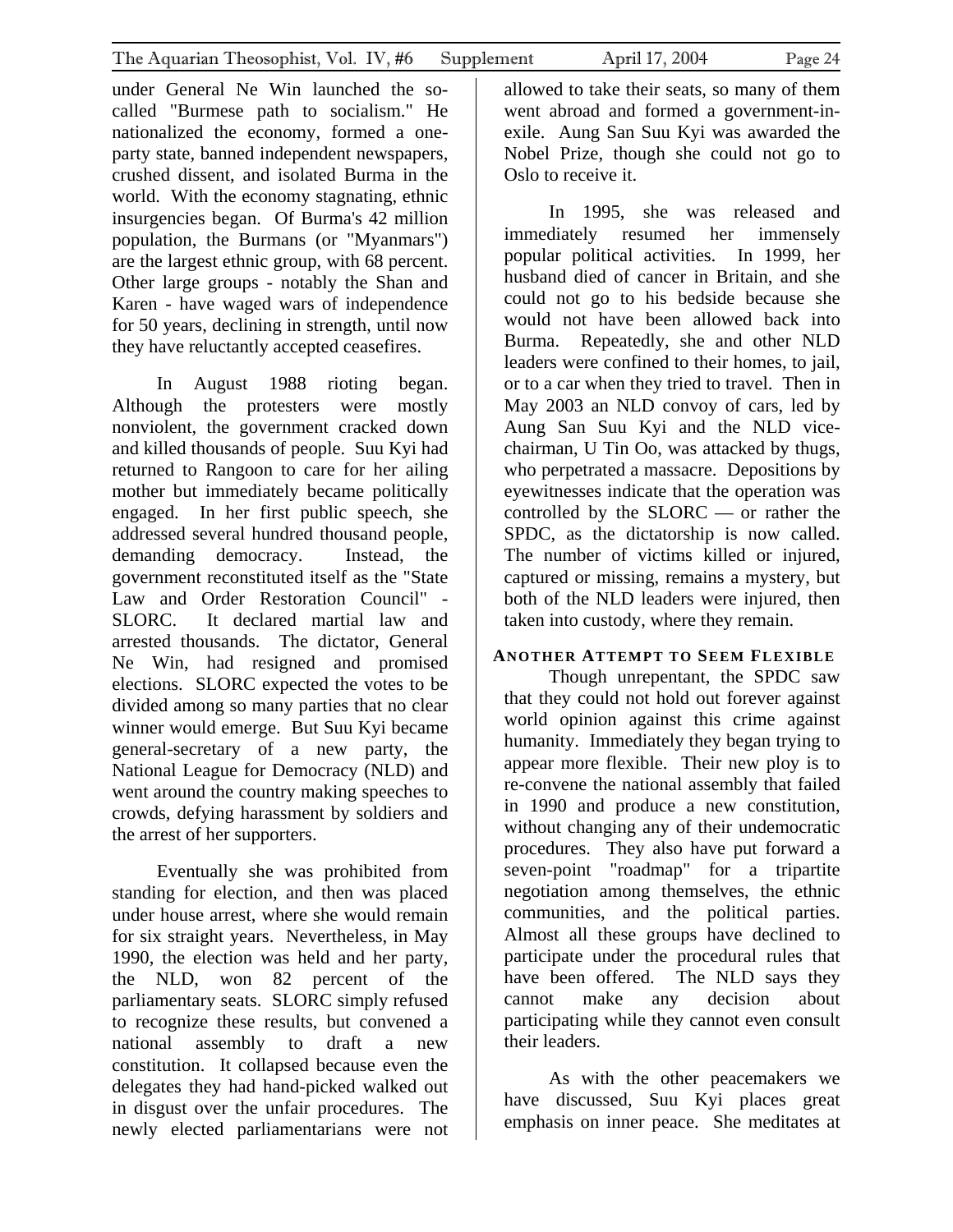least one hour every day and displays no animosity toward her oppressors. If anything, she seems to pity them for their ignorance and poor judgment. In every statement she shows her commitment to nonviolence.

Certainly her nonviolence is brave and exemplary. In one case, she walked directly toward some soldiers who were shooting in her direction. Moreover, a year and a half ago, she went out to give a speech but the government told people not to come to see her. They came anyway. The police and firemen came with high pressure water hoses to spray the people. She got out of her car, climbed up on a fire truck, and lectured the firemen in front of thousands and thousands of people. She told them, "You don't do this to the people!" They did not turn the hoses on the people. What an extraordinary example of nonviolent action!

Her commitment to nonviolence reflects, not just her Buddhist faith, but her opinion that it is the only practical solution to Burma's problems. Yet she does not reject those young people who continue to use violence in their joint struggle against dictatorship. And she regards the military or police as necessary for the foreseeable future. However, she said,

"The intention of the army should be right. I once had a talk with an army officer who was full of hatred for the Communists whom he had fought. And I said, 'I find this very disturbing that you fought them out of a sense of hatred. I would like to think that you were fighting motivated by a love for the people you were defending rather than out of hate for those whom you were attacking'….Of course, one may argue this is splitting hairs. If you are killing the enemy, can you be motivated by love?"

Alan Clements questioned the effectiveness of the Buddhist approach to nonviolence. He distinguished between two paradigms of nonviolence - one rooted in a

belief in God, as in the movements led by Martin Luther King, Mahatma Gandhi, Vaclav Havel, and Nelson Mandela. The other version is rooted in the Buddhist belief in inter-relatedness, without a god. The Dalai Lama, Thich Nhat Hanh, and Daw Suu herself take this approach. But he pointed out that these non-theistic Buddhist movements have not been successful in bringing about political change. Why not?

She acknowledged his point, but gave a practical rather than a religious explanation, saying that it was probably because of the way in which Christianity is organized. Although a Buddhist might have a favorite monastery, he is not confined to it. But Christians go to the same church for years and years and develop congregational relationships. "I have often thought," she said, "that this is probably one of the reasons why Christian-based political movements tend to take off quickly and efficiently. The organization is already there."

Alan Clements asked how to advise people who feel hopeless because of failure to win democracy. She replied,

"The only cure is work. I think that those who are really doing everything they can, whatever it is, do not feel either despair or hopelessness. … One must ask, 'Are you doing everything you can?' I think, if the answer is truly 'Yes,' then you feel neither hopeless nor despairing."

Aung San Suu Kyi's expatriate admirers could do more. Almost certainly, she would endorse a stronger commitment to nonviolent action, were she able to speak freely and publicly, yet this option is not often adopted. Hundreds, if not thousands, of pro-democracy Burmese have been trained by Robert Helvey (the man who taught the Serbian youth how to get rid of Slobodan Milosevic without losing a single life, and who showed the Georgians how to get rid of Eduard Shevardnadze). Yet Helvey tells me that the movement has not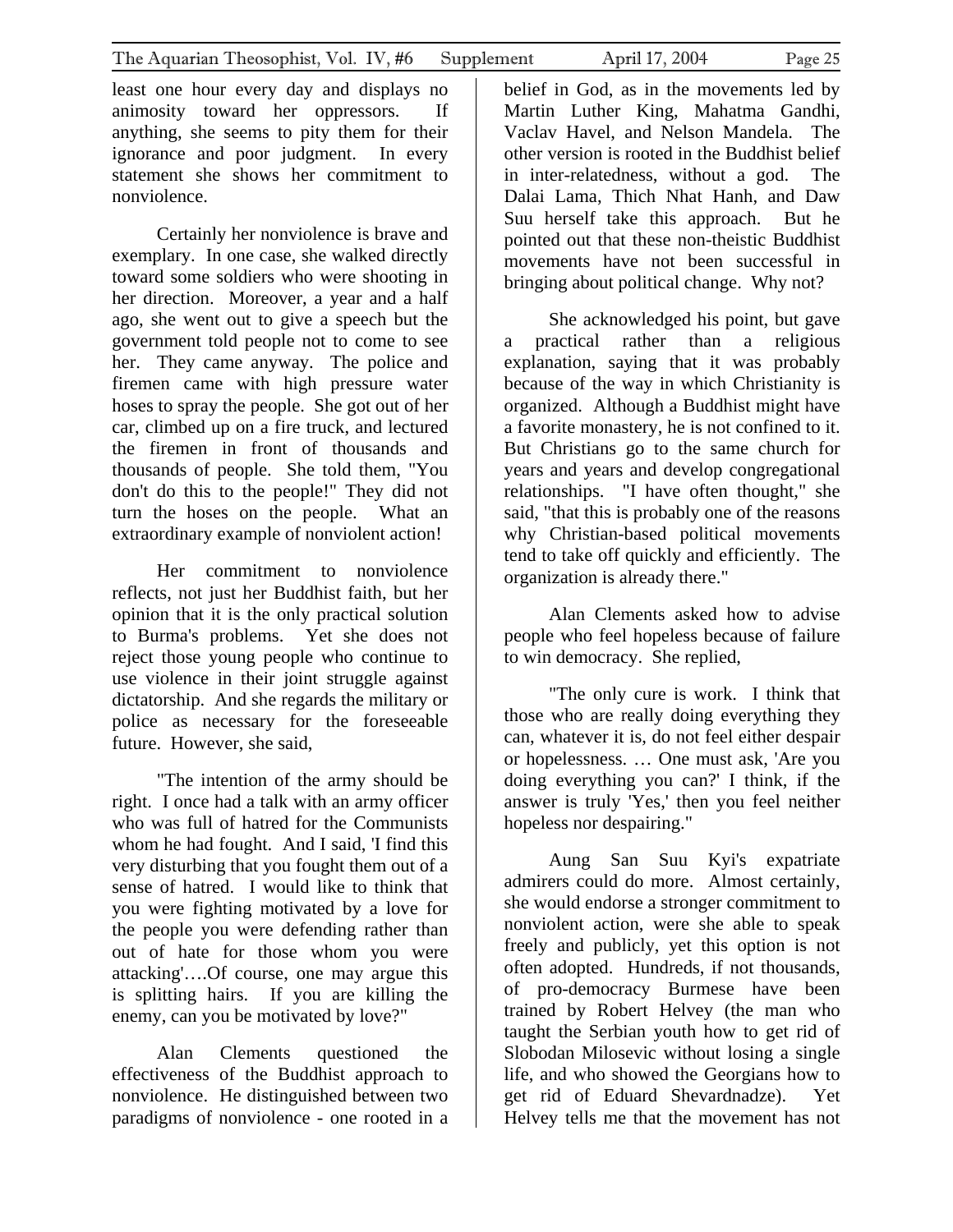<span id="page-25-0"></span>taken all the actions that are possible. His approach, widely called "political defiance," is pursued by some committees inside Burma, but ignored by expatriates. Many deny that it is possible to do anything significant without resort to violence though others *are* doing what they call impossible, whereas warfare has been ineffective. But political defiance is not for impulsive amateurs; it requires as much strategic skill and planning as war. …

Nevertheless, Aung San Suu Kyi herself expresses optimism about the longterm prospects for democracy. She believes Burma is becoming more civilized, and she cautions Buddhists against using karma as an excuse for doing nothing. She said,

"If what is happening now is a result of what happened before, all the more reason why you should work harder now to change the situation….If you want democracy, you'll have to work for it. You've got to join it. The more people are involved, the quicker we'll reach our goal."

> 1. Metta Spencer is editor of Peace Magazine. <http://www.peacemagazine.org/>



## Correspond ence

#### **GOD IN ECUADOR**

A newspaper photographer was sent to Ecuador in 1987 to cover the earthquake that devastated much of the country. In midst of such catastrophic suffering, he witnessed a scene of compassion that moved him so deeply that he wrote a story about it. Here is his account:

"The line was long but moving briskly and in that line, at the very end, was a young girl about twelve years of age. She waited to the food that was being distributed.

The young girl did not notice the growing despair on the faces of those distributing the food. The food was running out. Instead, the young girl's attention seemed to be riveted on three younger children who were standing at a distance, across the street."

At long last she stepped forward to get her share of the food. All that was left was a solitary banana. Quietly she took the precious gift and smiled her gratitude.

Then she ran across the street to the three younger children. She peeled the banana very carefully and divided it into three equal parts.She placed one part of the food into the hands of each famished child.

Then she sat down and with a smile, licked the inside of the banana peel."

"At that moment", the photographer concluded, "I swear I saw the face of God!"

C%F

#### **JESUS IN INDIA:**

This is an interesting subject and this essay will no doubt progress:

http://www.tombofjesus.com/ancient.htm

This website contains writings from Notavich and many others, that I am using in my referencing.

I first came across this idea, I don't know where, but the first time I read about it was in Edgar Cayce. I had just only returned to spirituality after a term as an atheist or agnostic so my mind was more open to subjects contrary to normal Christian Doctrine.

Cayce in his reading talks of Brahmanism and Buddhism and other Eastern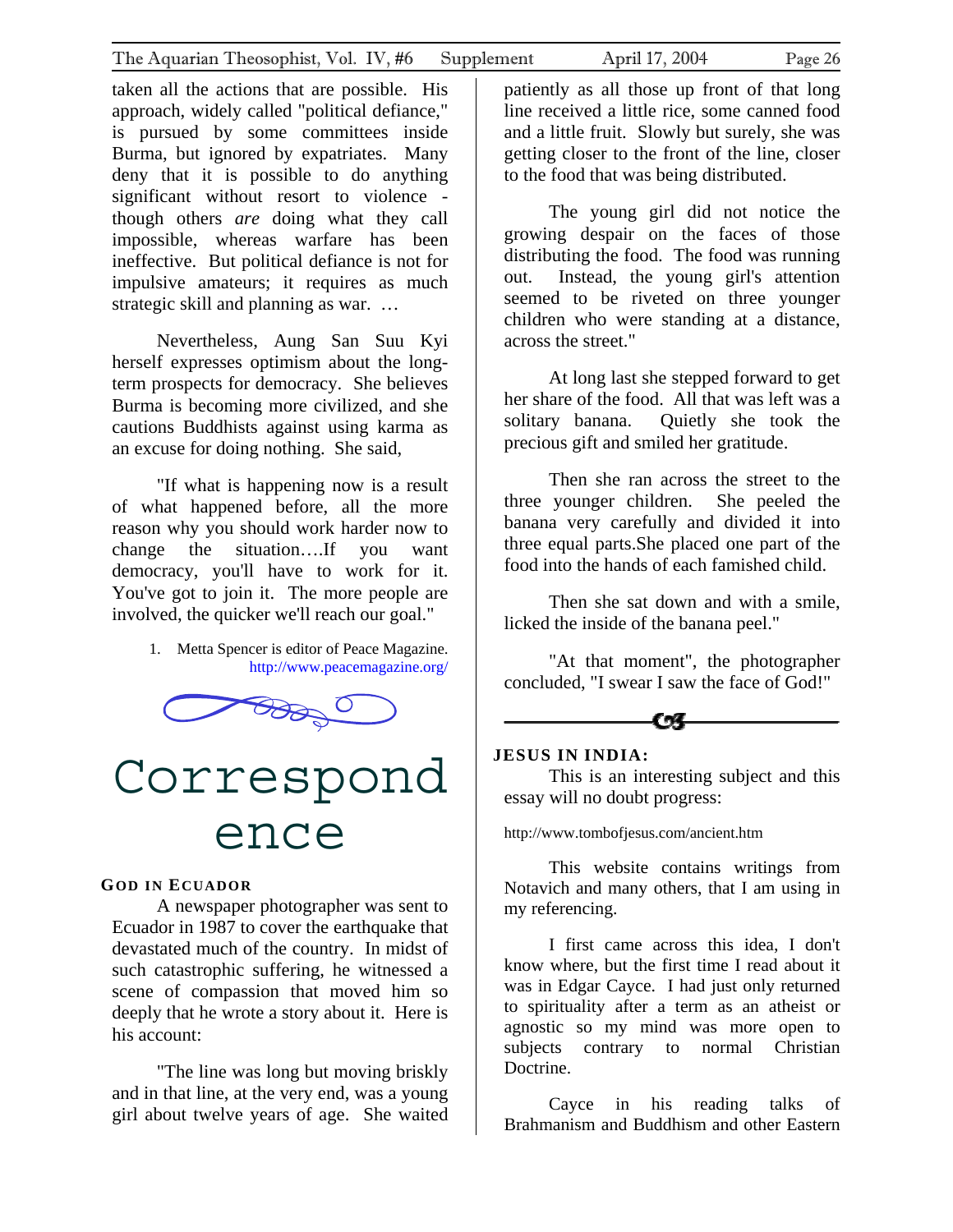thought, being taught to Jesus by his instructor Judy. He mentions that Jesus left Palestine and traveled in India and Ladakh or Tibet, before returning via Asia and Persia to Egypt thence to Palestine. It seems the Essenic group that Jesus came out of had a lot in common with the mystics of other countries, which would be natural. Cayce says that Jesus studied in Puri, Jagganauth under a certain Arcahaia, before going up to Rishikesh and eventually the Himalayas, where he stayed in a monastery for some time.

It is difficult in presenting 'evidence of Jesus in India, that would be acceptable to some. As I have said the myths of Jesus abound and have long tradition. There are over 300,000 sites on the net about it so it definately has some interest. However most of my research is oral tradition, not internet. However someone like Meher Baba saying stuff as well as the Divine Light mission etc is some hypothesis. In fact as I have tried to say, coming form an Indian perspective avoids all the prejudice for and against coming from the Gospels or the Talmud, neither of which qualify as evidence.

It was then that Issa clandestinely left his father's house, went out of Jerusalem, and, in company with some merchants, traveled toward Sindh, that he might perfect himself in the divine word and study the laws of the great Buddhas. In the course of his fourteenth year, young Issa, blessed by God, journeyed beyond the Sindh and settled among the Aryas in the beloved country of God. The fame of his name spread along the Northern Sindh. When he passed through the country of the five rivers and the Radjipoutan, the worshippers of the God Djaine begged him to remain in their midst.

"But he left the misguided admirers of Djaine and visited Juggernaut, in the province of Orsis, where the remains of Viassa-Krichna rest, and where he received a joyous welcome from the white priests of Brahma.

"They taught him to read and understand the Vedas, to heal by prayer, to teach and explain the Holy Scripture, to cast out evil spirits from the body of man and give him back human semblance. He spent six years in Juggarnaut, Rajegriha, Benares, and the other holy cities; all loved him, for Issa lived in peace with the Vaisyas and the Soudras, to whom he taught the Holy Scripture.

"But the Brahmans and the Kshatriyas declared that the Great Para-Brahma forbade them to approach those whom he had created from his entrails and from his feet. That the Vaisyas were authorized to listen only to the reading of the Vedas, and that never save on the feast days.

"That the Soudras were not only forbidden to attend the reading of the Vedas, but to gaze upon them even, for their condition was to perpetually serve and act as slaves to the Brahmans, the Kshatriyas, and even to the Vaisyas. 'Death alone can free them from servitude,' said Para-Brahma. 'Leave them, therefore, and worship with us the gods who will show their anger against you if you disobey them.' "But Issa would not heed them; and going to the Soudras, preached against the Brahmans and the Kshatriyas. He strongly denounced the men who robbed their fellow-beings of their rights as men, saying, 'God the Father establishes no difference between his children, who are equally dear to him...

"'The wrath of God shall soon be let loose on man, for he has forgotten his Creator and filled his temples with abominations, and he adores a host of creatures which God has subordinated to him. For, to be pleasing to stones and metals, he sacrifices human beings in whom dwells a part of the spirit of the Most High.

"For he humiliates them that labor by the sweat of their brow to gain the favor of an idler who is seated at a sumptuously spread table. They that deprive their brothers of divine happiness shall themselves be deprived of it, and the Brahmans and the Kshatriyas shall become the Soudras with whom the Eternal shall dwell eternally.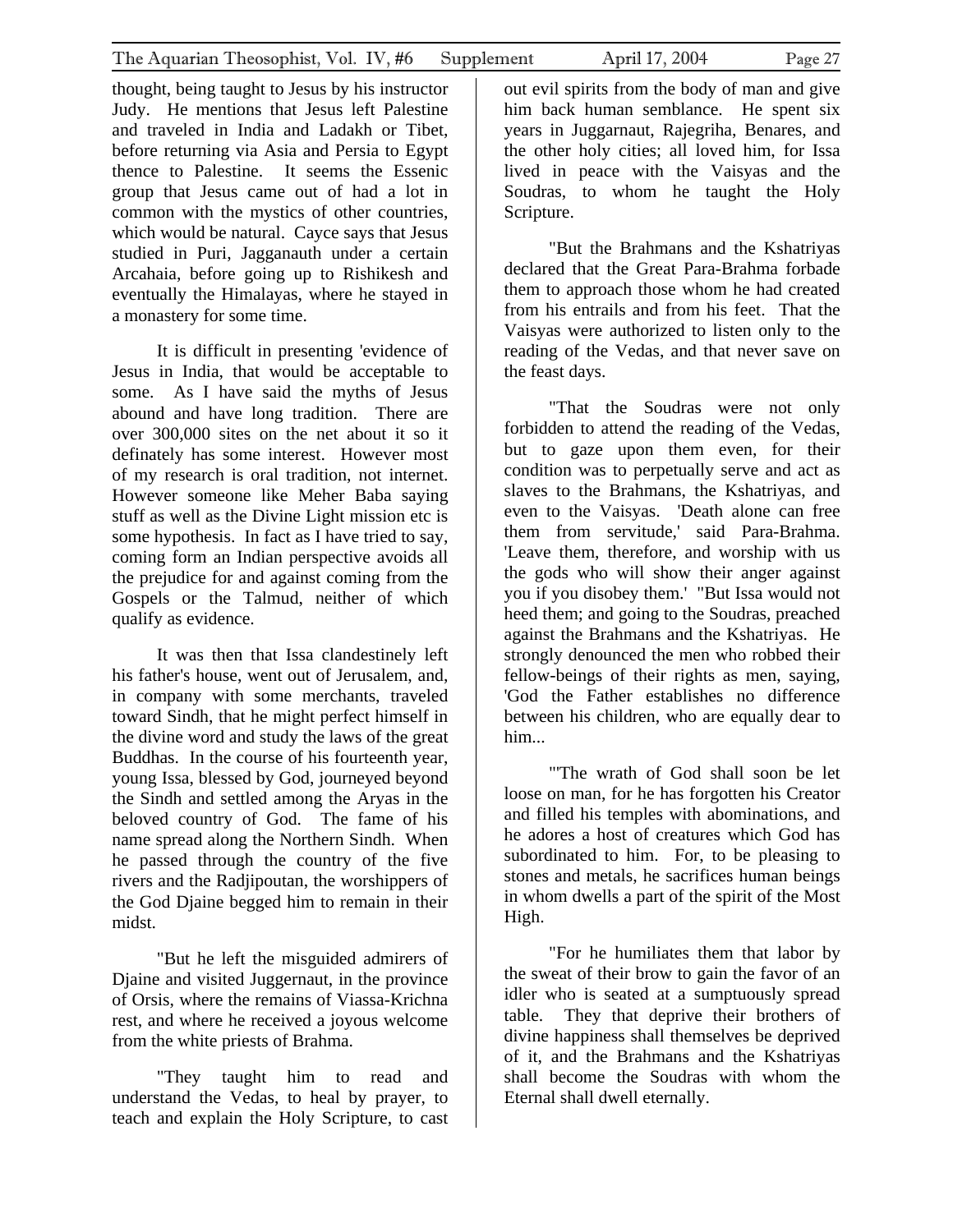the Soudras and the Vaisyas shall be forgiven because of their ignorance, while God shall visit his wrath on them that have arrogated his rights.' "The Vaisyas and the Soudras were struck with admiration, and demanded of Issa how they should pray to secure their happiness. 'Do not worship idols, for they do not hear you; do not listen to the Vedas, where the truth is perverted; do not believe yourself first in all things, and do not humiliate your neighbor. Help the poor, assist the weak, harm no one, do not covet what you have not and what you see in the possession of others.'" (Ibid, pgs. 34-35)

Let's take a brief moment to examine one of the above statements attributed to Jesus: "For, to be pleasing to stones and metals, he sacrifices human beings in whom dwells a part of the spirit of the Most High." The idea that part of the spirit of God dwells in human beings parallels the Gnostic view of a Divine spark that they believed existed in human beings.

The passages go on to say that Jesus was forced to leave the area after he was warned that the priests had become furious over his teachings of absolute equality for the lower castes. So he left Juggarnaut in the night, traveled and took refuge in the Gothamide country, learned the Pali language, and dedicated himself to a deep study of Buddhist scriptures. After awhile, Jesus traveled back towards his birthplace. All along the way, in whatever country he entered, he defended the rights of the oppressed and quarreled with the priestly class. In Persia, he became such a nuisance that the Persian Zoroastrian priests got hold of him one evening and expelled him, hoping that he would be eaten by wild beasts.

Finally, he reached Palestine. The connection between San Issa and Jesus This will be a short update, for now, and I will fill in more information, hopefully within the next few days or weeks. Swami Abhedananda (1866-1939) was a disciple of Swami Ramakrishna (1836-1886). There are critics, as you saw, who claim that Nicholas

Notovitch never made the trip to the Hemis Monastery, never found any manuscripts, and that no one at the Hemis Monastery had ever heard of him.

Well, Swami Abhedananda read Notovitch's account, and in 1922 he decided to travel to the Hemis Monastery himself to attempt to verify whether or not documents actually existed that documented the sojourn of Jesus Christ in India before the crucifixion (there are some, such as Mirza Ghulam Ahmad, who believe that Jesus was too young to have embarked on such an arduous trip alone as a young boy, and only came to India after the crucifixion). In 1929, the Swami published an account of his journey under title, Kashmir O Tibbate. The Swami claimed that he personally handled the ancient manuscripts, and, with the help of a lama that was attending to him, produced his own, independent translation of the documents.

The lama who was acting as the Swami's guide took a manuscript from the shelf and displayed it to the Swami. He told him that it was an exact translation of the original manuscript which was lying in the monastery of Marbour near Lhasa. The original manuscript, he explained, was in the Pali language, while the manuscript that was preserved at Hemis (the one Nicolas Notovitch claimed to have seen, and that the Swami had later been shown in 1922) was written in the Tibetan language. It is said to consist of fourteen chapters and two hundred twentyfour couplets called slokas.

Swami Abhedananda lived in North America for a about twenty-five yeras and made the acquaintance of such people as Thomas Edison, William James and Dr. Max Muller. It was interesting to note that the Swami was at first skeptical of Notovitch's findings. In fact, Swami Abhedananda was determined to find a copy of the Hemis manuscript to expose it as a fraud. But he discovered, instead, that the manuscript actually existed. The Swami then became convinced that the Notovitch discovery was genuine.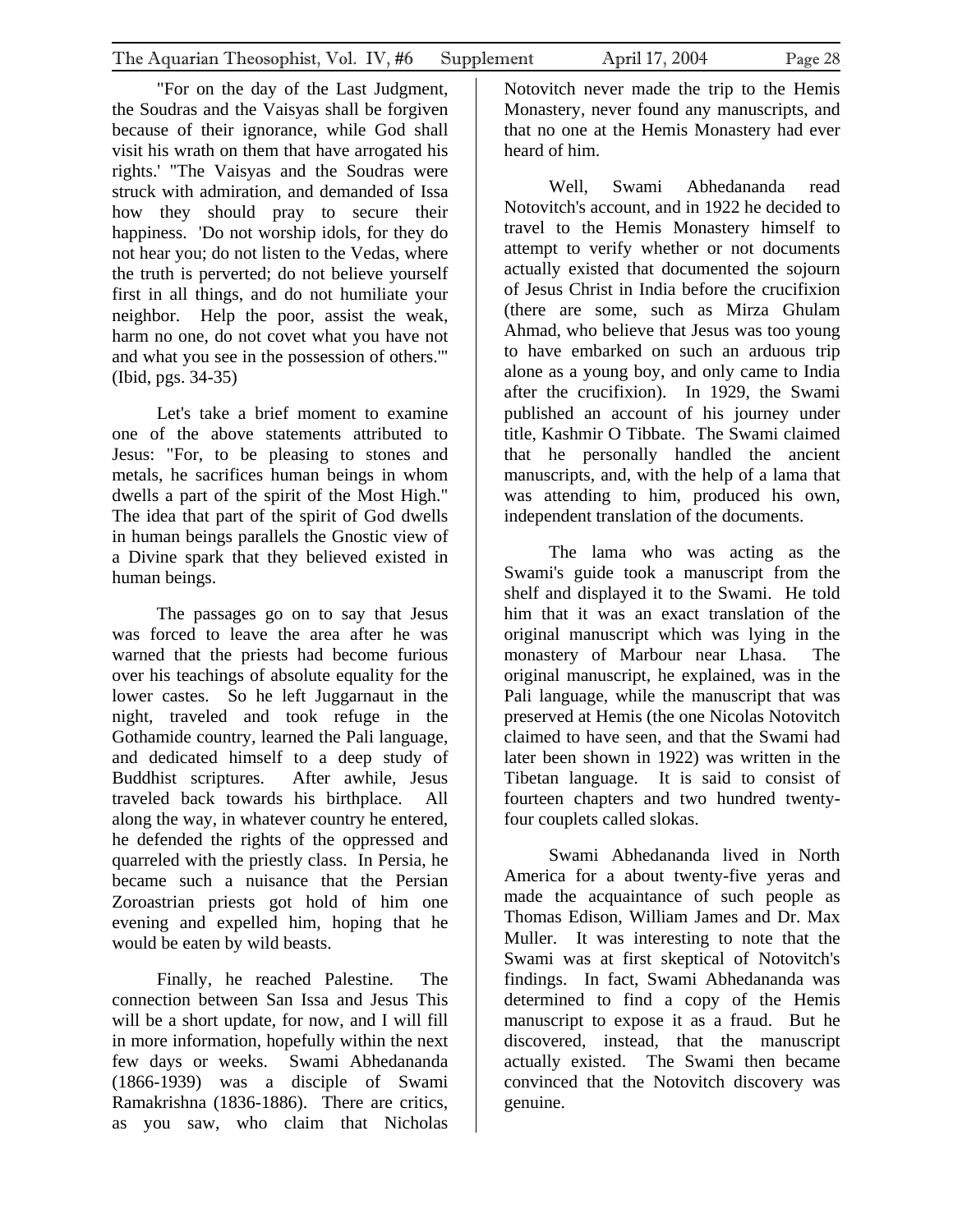Swam Abhedananda's book, Kashmir O Tibbate, includes a Bengali translation of two hundred twenty-four verses that are essentially the same as the verses discovered and recorded by Nicolas. Whether or not Jesus went to India before the crucifixion, after the crucifixion, or both before and after the crucifixion, the real significance is that there is on record in the Hemis Monastery some kind of account that speaks of the presence of Jesus in India. The information for this short account.

This account comes from a document that I obtained from a visitor to the website, entitled, "Swami Abhedananda's Journey into Kashmir and Tibet," by Ansupati Dasgupta and Kunja Bihari Kundu, of the Ramakrishna Vedanta Math Publication Department, 19B, Raja Rajkrishna Street, Calcutta-700 006, India. Mark Mason.

"Mankind will soon become aware of the true life of Jesus"

(Meher Baba) Meher Baba (February 25, 1894-January 31, 1969) is another example of the fact that Eastern and Indian peoples, high and low, have been aware for a long time that Jesus died in Kashmir, India at a ripe old age. It appears to have been common knowledge, especially amongst religious and literate peoples of the East, and especially before the advent of the power of Church Christianity.

Unfortunately, this knowledge almost became lost for various reasons, not the least of which was outside (Church) interference. For example, the original teachings of the St. Thomas Christians of India (also known as the Kerala Christians), who Western Christians are fond of pointing to as an "example" that St. Thomas himself (a disciple of Jesus) brought "Christianity" to India, did not include the idea that Jesus was the son of God. Those teachings also did not include the idea of the virgin birth, and Mary was not considered the "mother of God." (See W.R. Phillips', The Thirty-four Conferences between the Danish Missionaries and the Malabar Brahmans (Christians) in the East Indies, 15.)

Portugese coercion against the St. Thomas Christians of India also accounted for the change in their original teachings, as the Portuguese were determined to force St. Thomas Christians to adopt the doctrines of Western Christianity, specifically, in their case, the doctrines of the Roman Catholic Church. An example of this coercion can be found in the Decree of the Synod of Diamper, near Cochin. This Synod was presided over by Archbishop Manzes. This decree forced the St. Thomas Christians of India to formally renounce their previous beliefs, and to adopt such Western Christian beliefs as Mary being the "mother of God."

The decree also forced them to use images, something that they had previously abhored. In fact, when the Portugese first introduced images to the St. Thomas Christians, their reply was, "We are Christians, not idolaters." (Gibbon, Rise and Fall of the Roman Empire, Vol. 6, 52).

As it says at the Church of South India website:

"Great confusion resulted from the arrival of Portuguese missionaries and Portuguese colonial rule at the end of the 15th century. Some of the Malabar Christians were converted outright to Western Christianity; others, although preserving parts of their liturgy and some of their customs, recognized the supremacy of the pope. Force and coercion were widely used to achieve these results."

Some Jesus-in-India writers believe that St. Thomas was with Jesus in Kashmir, and then went to south India to preach Jesus' message--a message, as you can see from above, that apparently had nothing to do with Western Christianity. Some Malabar history reports that the Portuguese would even resort to murder to coerce St. Thomas Christians to accept Western Christianity.

These days, opponents of the Jesus-in-India theory attempt to point to the St. Thomas Christians of India as "proof" that Jesus could not have gone to India. They claim that since